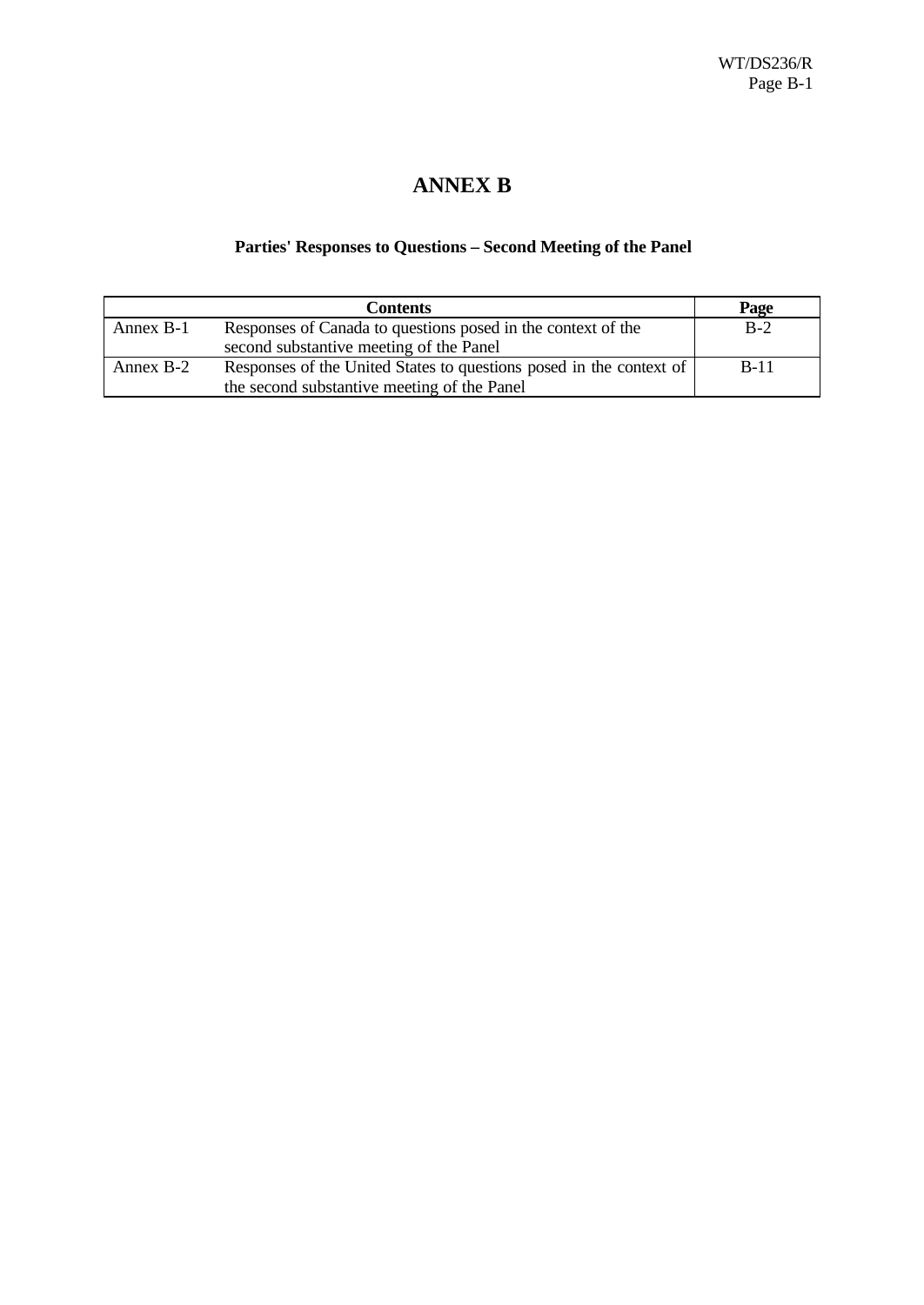# **ANNEX B-1**

# RESPONSES OF CANADA TO QUESTIONS POSED IN THE CONTEXT OF THE SECOND SUBSTANTIVE MEETING OF THE PANEL

#### (24 June 2002)

#### **To Both Parties:**

**1.** The evidence on the record related to softwood log harvest going to sawmills for processing into softwood lumber during the period of investigation is found in the following exhibits: CDA-104 (British Columbia); CDA-105 and CDA-106 (Alberta); CDA-107 and CDA-108 (Québec); and CDA-109 (Ontario). In addition, the percentage of Crown logs entering sawmills (as opposed to veneer mills, pulpmills, etc.) was as follows for each of the provinces: B.C. – 61.6 per cent on the Coast and 83.8 per cent in the Interior; Alberta – 59 per cent; Québec – 80 per cent; Ontario – 57 per cent. The record evidence does not always respond directly to the Panel's question. For example, British Columbia does not distinguish between logs from private lands and logs from Crown land entering sawmills, but did provide information to Commerce on the total percentages of logs entering sawmills. In addition, Alberta's figures are for all wood categories that could possibly have been made into softwood lumber products as Alberta does not track whether the softwood entering sawmills is used to make softwood lumber or other products such as pulp, chips, etc.

**2.** If by "tenure contract" the Panel means any form of tenure agreement including short-term licenses and permits, the answer to the question is yes. For trees to be cut on Crown land, a tenure contract is always required.

**3.** Canada elaborates on the processing requirements in existence in Canada, and the reasons for those requirements, in its response to Question 5, below. This answer describes the different types of tenure arrangements that exist in each province, the domestic processing requirements – if any – that attach to each arrangement, and the evidence on the record as to the percentage of total logs harvested that were subject to such requirements.

British Columbia *-* There are basically two types of tenures that have some form of processing requirement: Tree Farm Licenses and Forest Licenses. The vast majority of these types of tenures do *not* require the licensee to process harvested logs in a specific sawmill. Rather, the standard processing requirement requires only that the licensee process the timber harvested or an equivalent volume in a processing mill of any kind (sawmill, pulpmill, etc.) owned by the licensee. Harvesters frequently sell logs they harvest to third parties, and purchase logs they need from third parties to supplement their log supply for particular grades, species, etc. Only 11.5 per cent of the total harvest is subject to an appurtenancy clause, under which logs harvested by the licensee must be processed in a specific mill. Evidence on the record at the time of the CVD PD also indicates that 34 per cent of the total provincial Crown harvest (all tenure types) was harvested under tenures that were not subject to processing or appurtenancy requirements.

In addition, while part 10 of the *Forest Act* requires logs harvested from Crown land to be used or manufactured in the province, unless exempted, the record evidence indicates that more than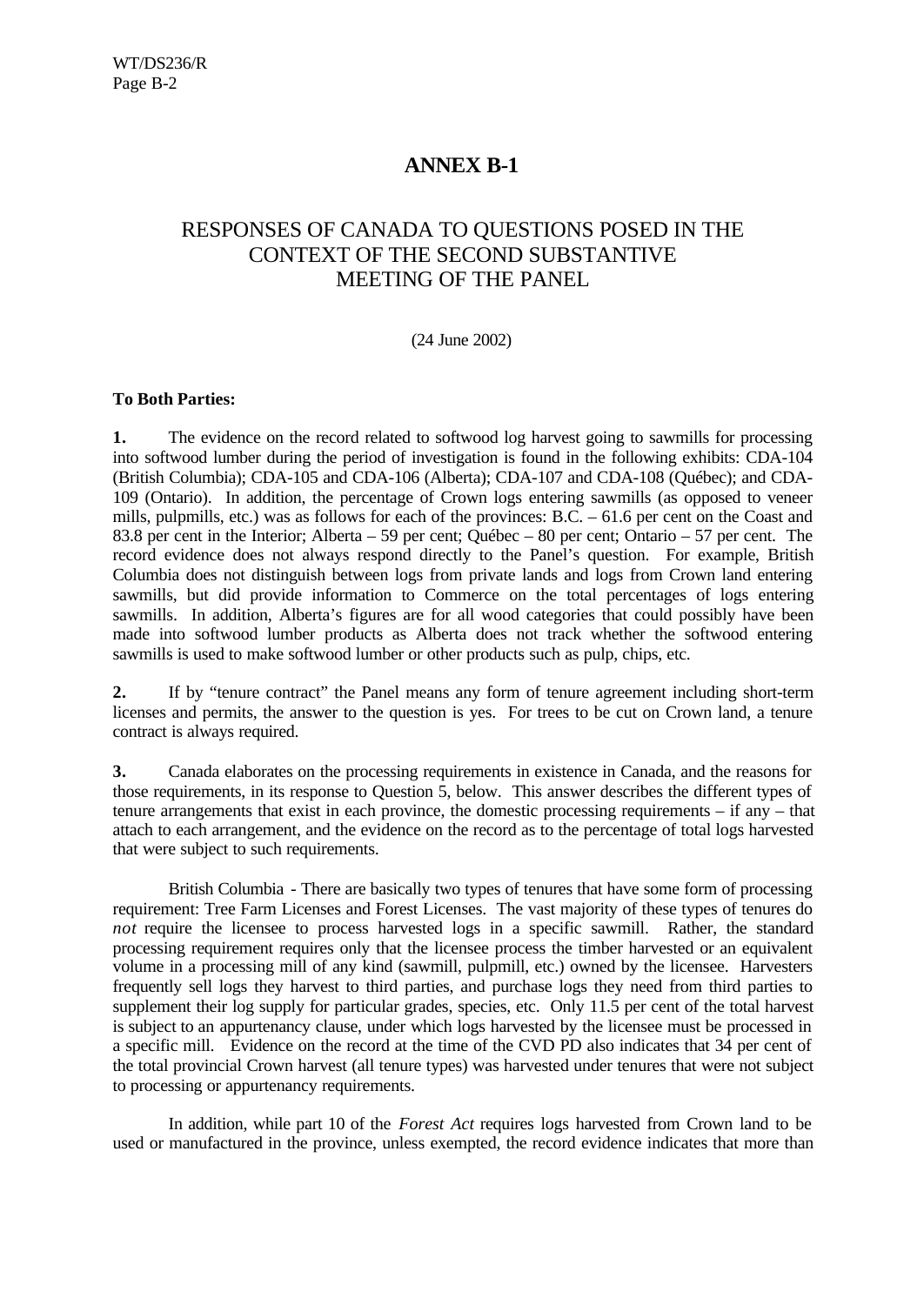97 per cent of all applications to export logs from Crown land during the period of investigation were granted.

Alberta *-* There are three main tenure types: Forest Management Agreements (FMAs), Timber Quota Certificates and Commercial Timber Permits. With few exceptions, FMA holders in Alberta can use all the wood they harvest or sell all or a portion of the wood to third parties. Timber Quota Certificates and Commercial Timber Permits have no processing requirements. Harvesters in Alberta are also free to export their logs after obtaining export permits from the Alberta and Federal Governments. All export permits applied for by Alberta harvesters during the period of investigation were approved.

Ontario *-* There are two main types of tenure: Sustainable Forest Licenses and Forest Resource Licenses. License holders are not required to own or operate milling facilities. They are, however, required to indicate to the province that they have a market for the timber they intend to harvest. That market may be a facility in which they have an ownership interest or one in which they have no interest. In certain instances tenure holders and mills reach agreements that provide the opportunity for some forest resources to be committed to a specific facility or facilities. Actual supply of a facility pursuant to such an agreement is subject to the parties involved agreeing on the terms of the transaction. Approximately 30 per cent of Ontario's Crown timber is acquired by sawmills through arm's-length transactions with third parties who have their own licenses. While Ontario does have a requirement that its Crown timber be processed in the province unless an exemption is granted by the Minister, all permits to export logs from the province applied for were granted during the period of investigation.

Québec *-* There are two types of tenure arrangements: Timber Supply and Forest Management Agreements (TSFMAs) and Forest Management Contracts (FMCs). The timber harvested under TSFMAs (which represents 99.4 per cent of the softwood harvest in 2000-2001) must be processed in the mill holding the TSFMA. While Québec has a requirement that timber harvested be processed in the province, TSFMA holders may apply for authorization to export logs harvested under their tenure agreements rather than process them. All such applications were granted.

**4. Timber** refers to standing trees in the forest. In their natural state, trees are not capable of being traded because they are firmly rooted in the ground.

**Logs** are produced when standing timber is harvested and prepared for transportation.

**Lumber** is produced when logs are processed by sawmills. Logs are, therefore *input goods* into the production of lumber, which is the subject merchandise.

**Sawlog** refers to widely different things in Canada and the United States. Most Canadian provinces do not use the term "sawlog" other than to generally refer to logs of any size that enter a sawmill; therefore, in Canada the term refers to a particular *use* for logs. In the United States, however, "sawlog" refers to a *grade* of logs, rather than their intended *use*. There, "sawlogs" are defined as logs exceeding a minimum size requirement, while smaller logs are classified as "pulpwood".

"Pulpwood" prices are often less than half of "sawlog" prices in many US jurisdictions. Sawmills in the US can and do process both "sawlogs" and "pulpwood". In Canada, mills in several provinces use a significant amount of logs that would be classified as "pulpwood" in the United States. As well, in Canada, softwood stumpage charges are usually levied for the stand as a whole, rather than separately for the different log grades that can be produced from the stand. In contrast, US stumpage prices are specified for different log grades.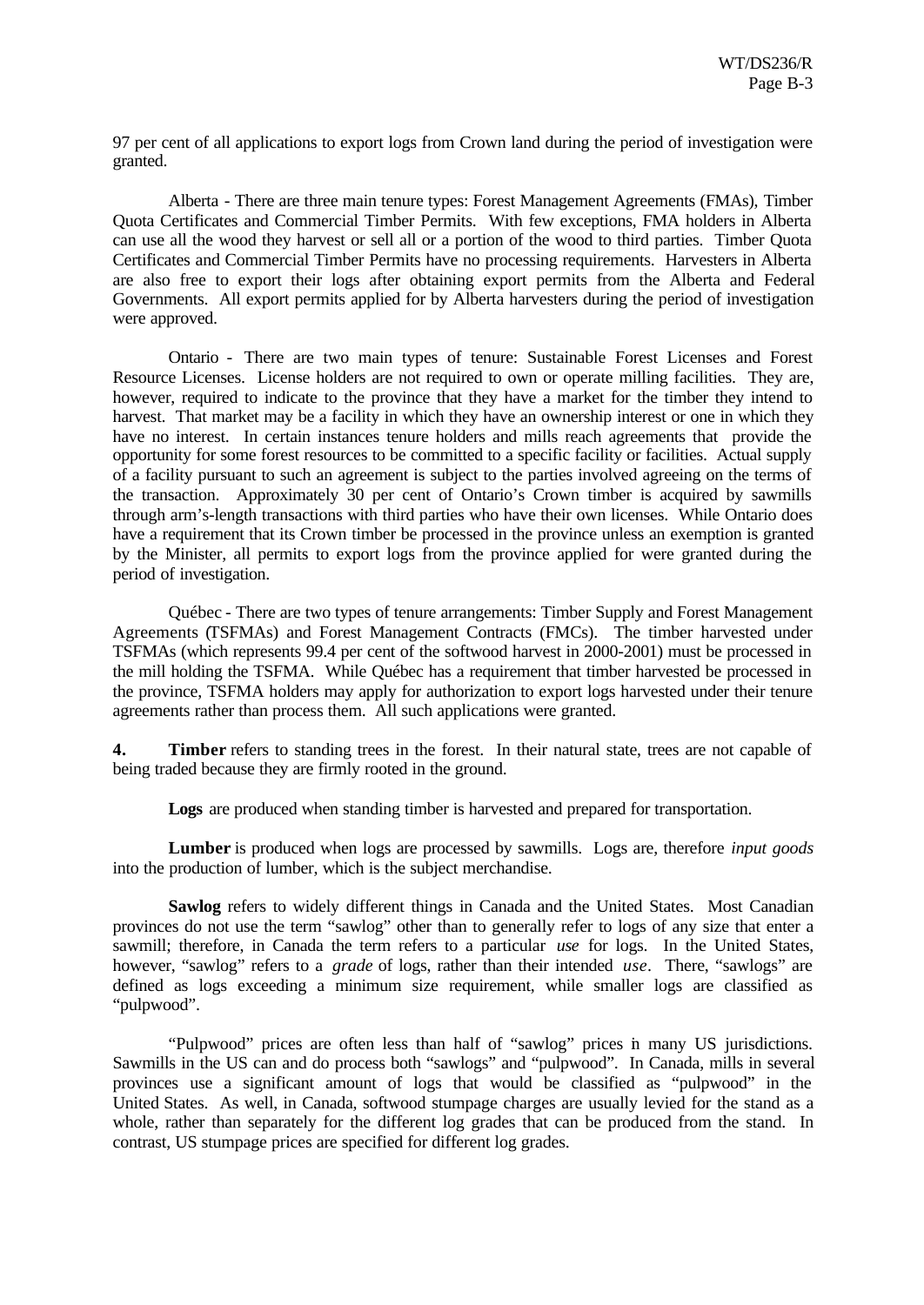For the above reasons, which log classes are used in any calculation has an enormous impact on the resulting pricing benchmarks.

One of the several ways in which Commerce biased its preliminary determination calculations was by using United States price data that was explicitly based on "sawlog" and "pulpwood" grades, but then excluding all smaller "pulpwood" price data from its US calculations. In short, Commerce compared only the highest US prices to the stumpage charges it chose from Canada.

**Stumpage** is the right to harvest *timber*, or standing trees. It is a property interest in land. This right is normally accorded in return for a series of obligations related to the management of the resource, including management of the land and reforestation, and payment of a charge on the exercise of that right.

**Stumpage programme** or **practice** refers to provincial forestry management policies under which provinces enter into tenure agreements with or issue harvesting licenses to timber harvesters in return for the assumption of obligations, including forestry management and payment of charges, by the harvester.

**Stumpage rate** refers to the charge imposed on the volume of harvest.

There is a distinction between a standing tree in the forest that cannot be traded, and a log that results from the harvest of that tree. For the purposes of the WTO Agreement, standing trees, which cannot be traded, are not "goods". Also "timber" is simply not "goods" within the meaning of the *Black's Law Dictionary* definition, which is based on nearly two centuries of common law making a distinction between interests in land and "goods".

**5.** Canada adds the following to its discussion in answer to Question 3 above.

Domestic processing requirements are intended to ensure that tenure holders carry out their short and long term obligations under tenure agreements consistently with sound forestry and environmental objectives and that standing timber that is harvested is utilized fully and is not wasted.

Neither Alberta nor Ontario has appurtenancy requirements. In Québec, under the main type of tenure arrangement, agreement holders must process the timber they harvest in the facility that holds the TSFMA.

Tenure holders are free to apply to export the logs that they harvest from Canada. As noted above, permits to export are issued routinely by the Federal government and provincial governments in Alberta, Ontario and Québec for export from those provinces. In British Columbia permits to export are issued when various criteria are met. 97 per cent of all applications to export from the province during the POI were approved.

**6.** Commerce used public lands as benchmarks for British Columbia (Washington), Alberta (Montana) and Saskatchewan (Montana), that are subject to log export restrictions. Exports of softwood lumber from British Columbia, Alberta and Saskatchewan represented almost 61 per cent of Canadian exports subject to countervailing duties. The United States, therefore, used as benchmarks for 61 per cent of Canadian exports subject to the determination, stumpage from US public lands that have export restrictions. This means that even if a Canadian could obtain the ability to harvest on these lands, he or she could not export the logs to Canada.

**7.** Import data relating to the imports of logs from the United States into Canada, by province, during the period of investigation was on the record at the time of the preliminary determination. No information on the re-export to the United States of lumber processed from those logs was asked for by Commerce nor provided to it. The import statistics consisted only of a basket category "wood in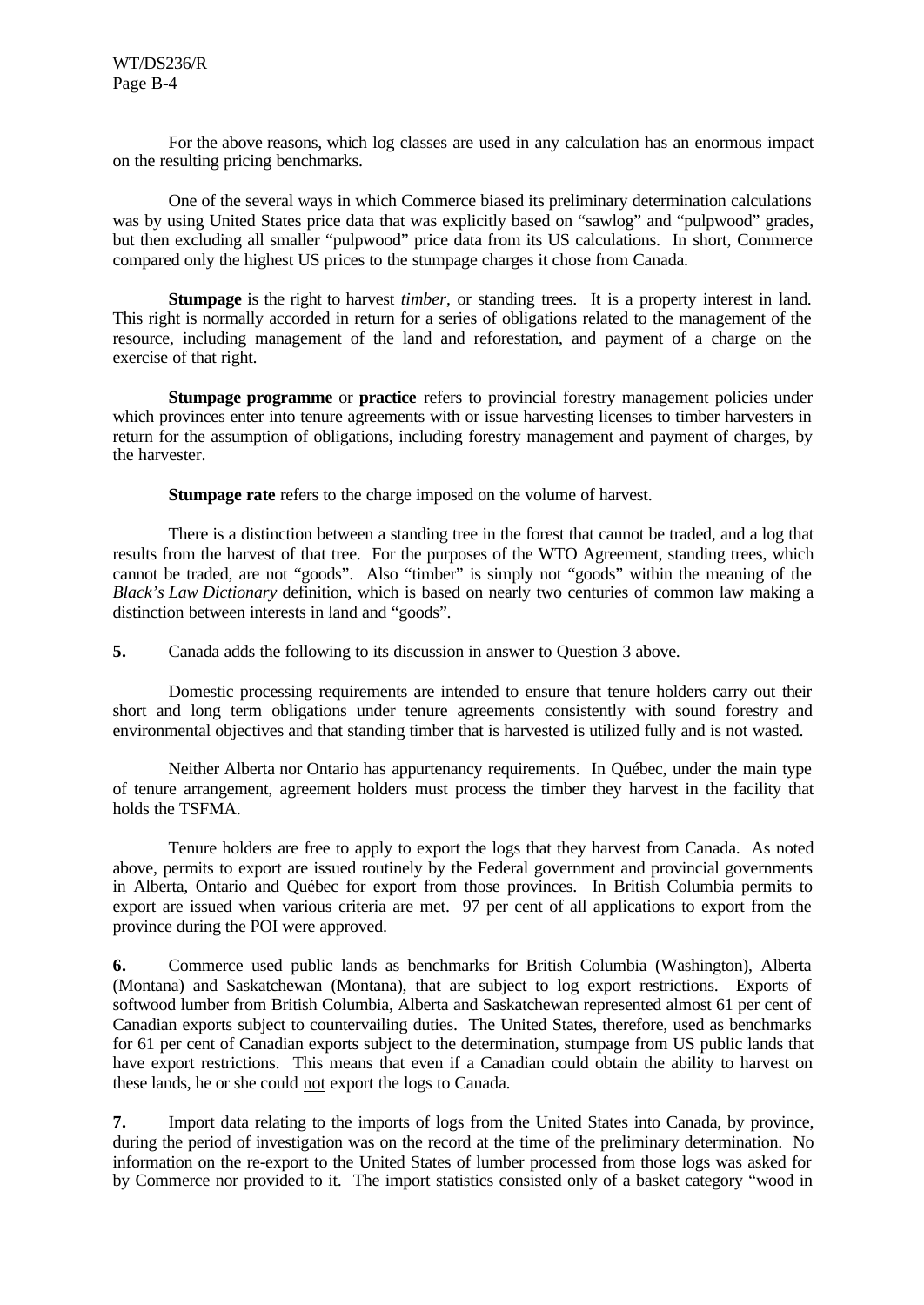the rough" and so included imports of products other than rough logs such as poles, roughly squared timber and house logs. With the exception of imports of logs into Québec, the import of logs into Canada represent less than 1 per cent of the total annual harvest. With respect to log imports into Québec, these imports, from Maine into southern Québec, are not large in volume and relate to particular factors that are unique to this area. Imports of logs by volume by province are as follows: British Columbia - 593,760m<sup>3</sup>; Alberta - 2,212m<sup>3</sup>; Ontario - 272,385m<sup>3</sup>; Québec - 2,910,929m<sup>3</sup>.

8. Tenure agreements in British Columbia, Alberta, Ontario and Québec contain maximum cut limits. Ontario and Québec have no minimum cut requirements. Some of Alberta's tenures contain minimum cut requirements, but they are not enforced, as Alberta confirmed during the hearings before the US International Trade Commission in the *Lumber IV* injury proceeding. The Annual Allowable Cut (AAC) for each of these provinces and the volume of timber harvested for 1998, 1999 and 2000 was provided to Commerce and are set out in Exhibits CDA-125 (Alberta), CDA-126 (Ontario), CDA-127 (Québec) and CDA-128(British Columbia).

In British Columbia licensees under certain designated types of tenures are subject to minimum cut requirements, which require the harvester to harvest plus or minus 50 per cent of the annual allowable cut for that licensee in any given year, and plus or minus 10 per cent over a five year period. Information on the record reveals that in years 1998, 1999, and 2000/2001, the total timber harvest was less than the applicable total AAC allocation for those years. The record does not contain information on whether the 5-year limits were met or exceeded. Thus, it is not possible to determine from record evidence whether the cut requirements were satisfied. The *Forest Act* (Section 66) provides the Minister with discretion not to enforce those cut requirements in particular cases if the circumstances so warrant.

In B.C., the record evidence demonstrates that a significant portion of logs is purchased from third parties. Even if a tenure holder has an unused AAC, it will still supplement its input by purchasing logs of specific species, grade, etc., from third parties that are not available from its Crown holdings.

#### **To Canada:**

**28**. The main interest of tenure holders is the end product of the harvest. From the perspective of the tenure holder, however, the distinction between the *right to harvest* and that end product has significant legal and economic consequences . A long-term tenure represents current and future harvests, and also obligations. A simple sale of stumpage as is done in the United States, however, concerns a set harvest volume available today – only in this sense can it be argued that there is no real distinction between the right to harvest and the end result of the harvest. While the end result of each activity is the production of logs, the nature of economic interests timber harvesters acquire when entering into different types of arrangements is significantly different.

**29.** Whether stumpage is a price or tax was immaterial to the question at issue in *British Columbia* v. *Canadian Forest Products*. Instead, this case only considered whether a statutory appeal board had exceeded its jurisdiction.

Furthermore, other higher courts in Canada have described stumpage as a tax. In *Royal Bank of Canada* v. *The King*, the Supreme Court of Canada referred to stumpage as "being by definition 'a tax charged for the privilege of cutting timber on State lands'." Accordingly, to the extent that this US argument is at all relevant, the precedent of *this* court is controlling.

In any event, Canada's position in this respect is a matter of sound economics and WTO law. Stumpage is the right to harvest timber. This right is accorded by a province in exchange for obligations assumed by the tenure holder, one of which is the payment of a stumpage fee or charge on the timber cut and processed into logs. The nature of the volumetric stumpage charge as part of a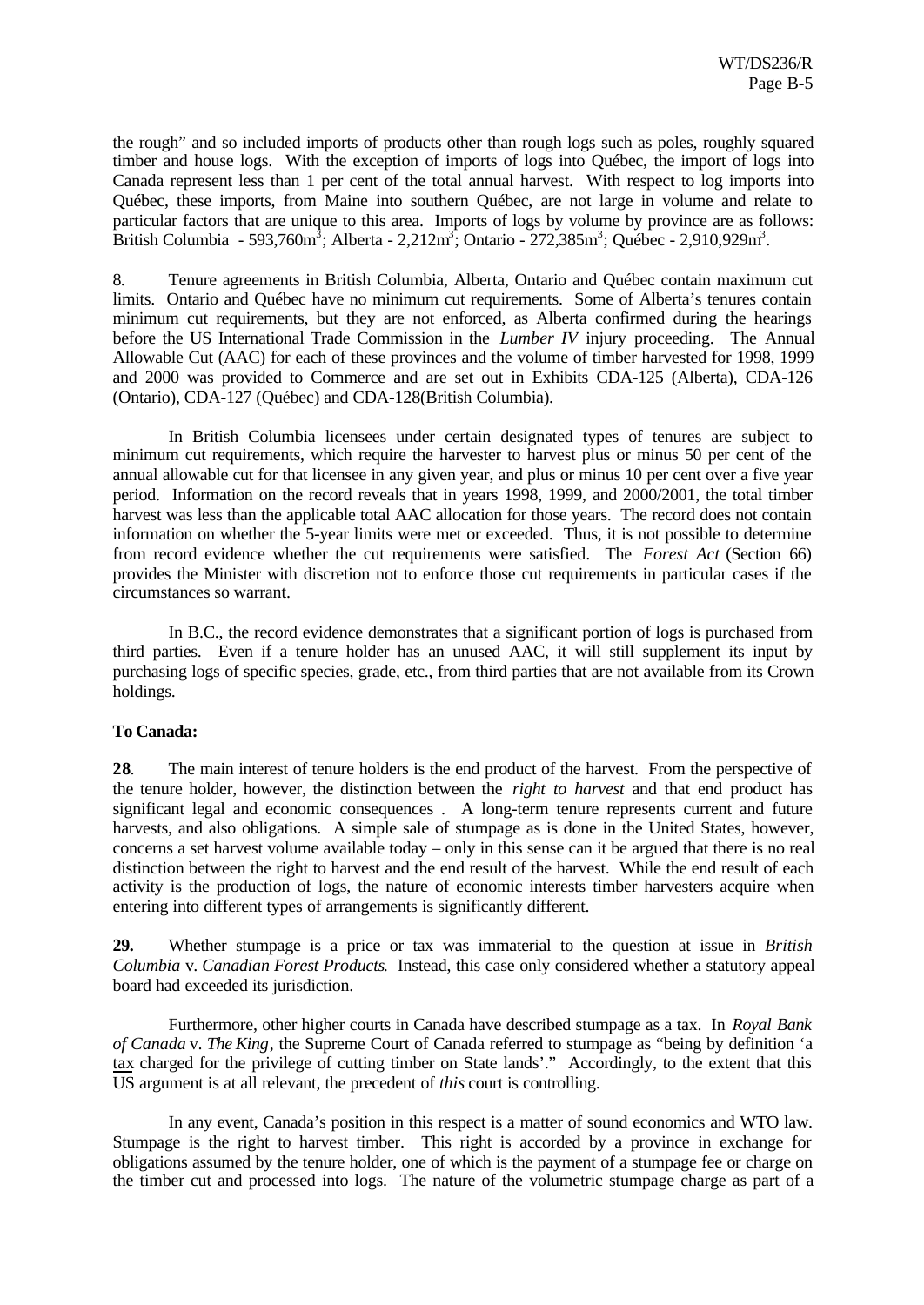broader bundle of rights and obligations underscores the inappropriateness of the comparison made by the United States of stumpage charges in Canada to lump-sum auction prices for short-term harvesting rights on public lands in the US to determine and measure a benefit.

**30.** Canada initially used the term "arm's-length" to make the point that Article 1 of the SCM Agreement does not permit an investigating authority to presume that a purchaser of a good from an allegedly subsidised entity is also subsidised. There are two elements in a subsidy determination, financial contribution by government that confers a benefit.

With respect to financial contribution, an alleged provision of goods by the government to a seller may not be *presumed* to be the provision of goods by the government to someone who purchases from that seller *at arm's-length*. Thus, for the United States to demonstrate, under Article 1, that a sawmill received "goods" from the *government* when it entered into an *arm's-length* transaction with a timber harvester, it must establish "entrustment" or "direction" under subparagraph (iv).

A similar analysis is applicable to the second element. Where two unrelated parties acting in their own self-interest enter into a transaction, an investigating authority may not *presume* that the allegedly subsidised seller has passed on a benefit to the purchaser. A "benefit" analysis looks at the terms of a sale available *to a recipient* and not those obtained in a previous transaction by the seller. Parties at arm's-length act in their own self-interest, and a seller will not "pass on" a benefit willingly. An investigating authority must, accordingly, *demonstrate* that an arm's-length transaction is not at "fair market value", and may not presume that it is not.

- (a) Canada has been consistent in defining what constitutes an "arms-length" transaction: it is the sale between unrelated parties where each is acting in its own self interest. An arm's-length transaction forms the basis to determine fair market value. Canada agrees with Black's definition of fair market value. However, the US conclusion from that definition that an arm's length transaction is one where neither party is under "any outside control or influence" from any person has no basis in anything other than its own assertion, and should be rejected. Contrary to what the US appears to argue, fair market value is not a required element of an arm's-length transaction. Where timber harvesters and sawmills are at arm's-length, an investigating authority must demonstrate government entrustment or direction in the sense of subparagraph (iv) and may not presume that a subsidised seller in an arm's-length transaction passes on the benefit to the purchaser.
- (b) A government-directed sale may or may not constitute a subsidy *depending on the terms of the sale agreed by the parties*. Where the parties are at arm's-length, even where the goods are *provided* under instruction from the government, it may not be presumed that the goods are provided at *less than the market rate* . There are two elements in a subsidy determination and each must be demonstrated.

In the *Lumber IV* investigation there was no allegation or demonstration of a financial contribution within Article 1.1(a)(1)(iv). Commerce conducted no analysis and simply presumed a pass-through of alleged subsidies to timber harvesters to producers of softwood lumber despite the fact that Canada raised "pass-through" as a significant issue in the investigation even before the investigation was initiated. Indeed, the questionnaire responses of the provinces provided data demonstrating that a portion of logs entering sawmills were acquired in arm's-length transactions with timber harvesters.

(c) Canada's statement in paragraph 49 of its responses to the Panel's questions related to the market *prices* that are normally the product of an arm's-length transaction rather than to the hallmarks of an arm's-length transaction *per se*.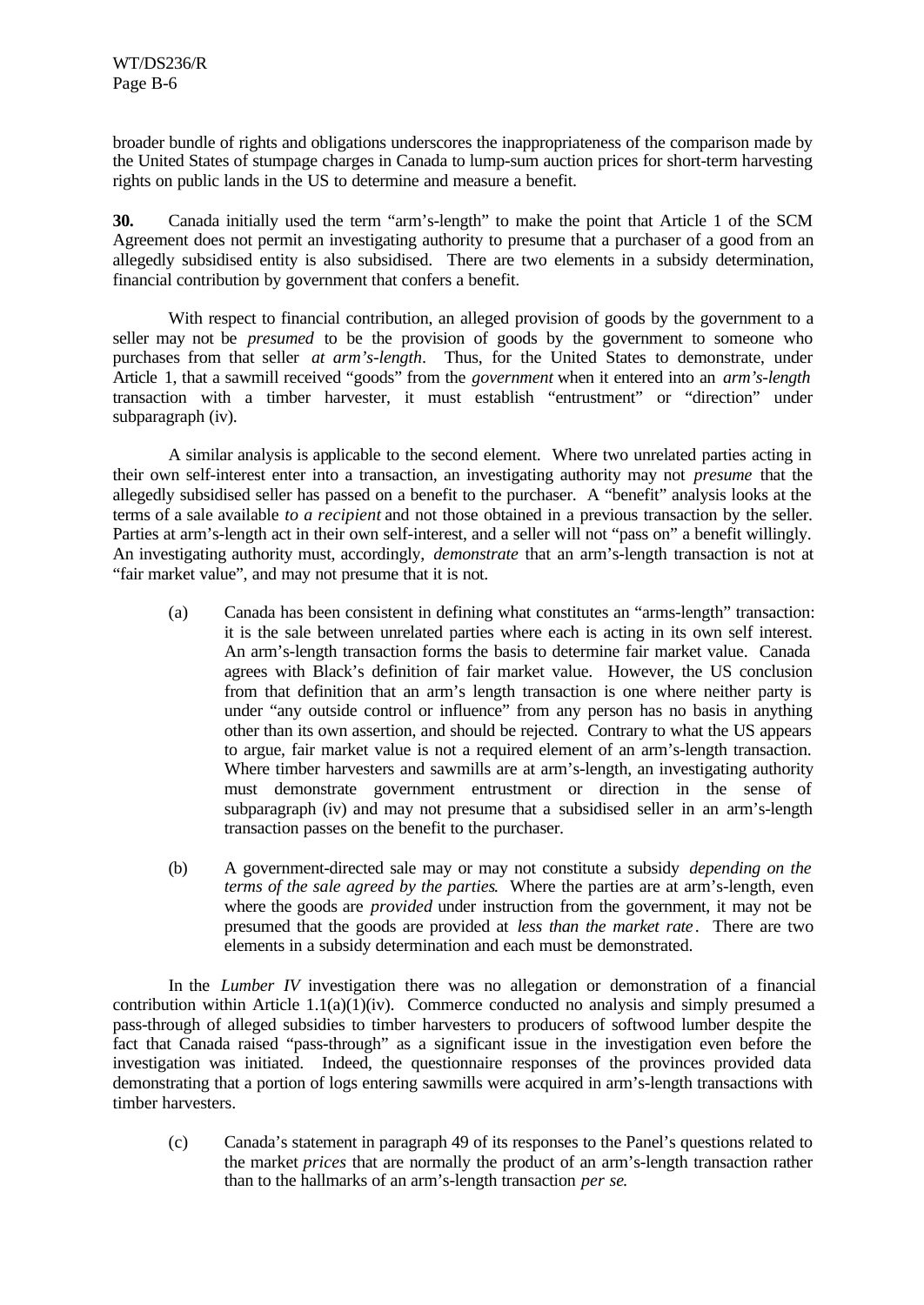A transaction is considered to be at arm's-length where neither party controls the other in respect of its acceptance of the terms of the transaction. In this respect, both parties must be "willing" to enter into that transaction with the other. In such a case, an investigating authority may not simply *presume* that because the seller was allegedly subsidised, then the buyer is also subsidised. Indeed, since each party is acting "in his or her own self interest" and seeking to maximize profits, any presumption may *only* be that the transaction price is a market price.

**31.** To maximize efficiency, mills are designed to process a given species (or species group) and timber of a given size. Each mill owner, whether with or without tenure, will seek to ensure that the log supply for each mill best meets its species and dimension requirements. For example, an owner of a cedar mill may not have sufficient supply of cedar and will seek to purchase cedar logs from other sources of log supply. The same need to enter the log market occurs to ensure that the log dimension requirements of mill owners are met.

In many cases the log sales by tenure holders are on a cash basis, but in other cases they entail log trades or "swaps". That is, logs of a given species and/or size are traded to another mill in return for logs of a different species and/or size. There is no legal requirement for tenure holders to trade or "swap" logs. Log purchases, sales and trades result from the profit maximizing behaviour of tenure holders, and in any log transaction, both parties want to receive fair value. Indeed, the practice of partial cash settlements in log trades confirms the nature of the transaction: they would only occur if the value of the logs being traded were not equal and the cash settlement was required to equalize the value.

**32.** Where a government has given a harvester no choice but to harvest standing timber and enter into a contract with a sawmill to process the logs that result from the harvest, this could constitute a government-directed provision of goods. The investigating authority would, of course, have to gather and analyse facts regarding whether the situation described in the question existed, and whether the other requirements of subparagraph (iv) were present.

There was no allegation in *Lumber IV* of government-directed provision of goods, and Commerce did not undertake any such analysis. It simply asserted that provinces directly provide goods to lumber producers under Article  $1.1(a)(1)(iii)$  of the SCM Agreement. This, the provinces do not do.

**33.** With the exception of certain commitment letters in Ontario, tenured log harvesters in Canada who do not own sawmills are not required to contract with sawmills in the province for processing of the logs they harvest.

**34.** It is up to a WTO Member to structure its laws in such a way as to permit it to avail itself of rights it might have under the WTO Agreement. A WTO Member may not apply a measure in direct contravention of its obligations to "preserve" the rights the Agreement affords.

With respect to critical circumstances, a WTO Member has the *right* to impose *definitive* duties retroactively, subject to the requirements of Article 20.6. In the case of Members with retrospective systems, they may keep liquidation open for a long enough period that would allow the retroactive imposition of definitive duties following a critical circumstances determination or otherwise provide themselves with the legal authority to impose definitive countervailing duties retrospectively when the requirements of Article 20.6 have been met.

**35.** Yes. Opening an investigation would have commercial consequences for traders. However, opening an investigation that alleges the existence of critical circumstances merely implies the *possibility* of a retroactive imposition of duties *in the future* once there have been positive determinations both on the underlying action and with respect to critical circumstances. Suspension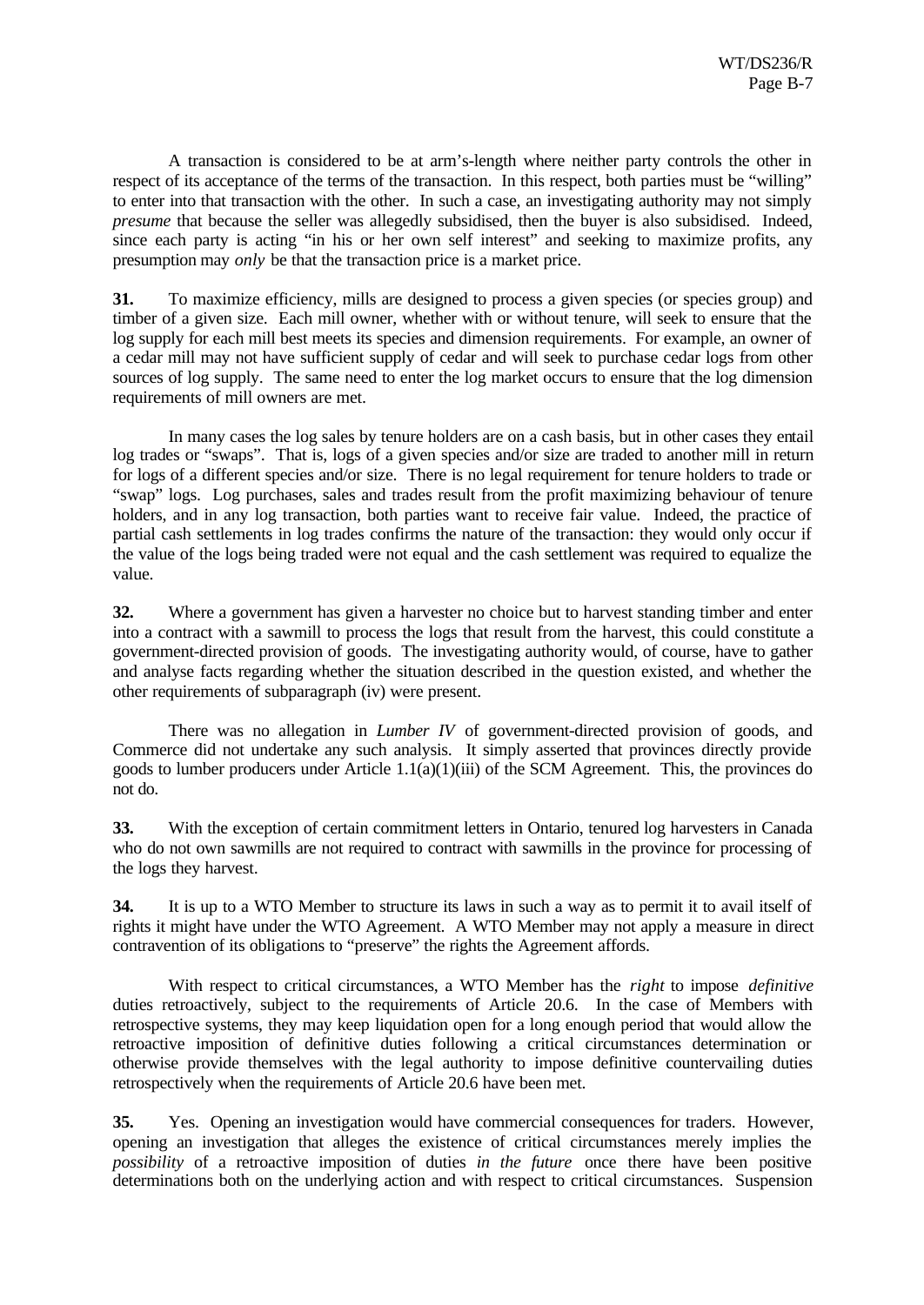of liquidation specifically targets the traded goods at issue and results in an immediate chilling effect in the market.

**36.** Yes. Canada is not pursuing its claims in respect of "specificity" in this dispute. Canada has decided instead to pursue this claim in its WTO challenge to the US final countervailing duty determination (WT/DS257).

**37.** Yes. Canada is no longer pursuing its claims in respect of the "Maritimes" question in this proceeding.

#### **To the United States:**

**12.** Article 19.3 does not contain any exceptions, and the United States has *not*, in any of its submissions throughout this case, claimed the benefit of an exception to the obligation to grant expedited reviews and to establish an individual countervailing duty rate for requesting exporters.

**14.** While the United States has stated that it has discretion under US law to grant expedited reviews, it has not unequivocally stated, as Canada requested, that such "discretion" does *not* include discretion to *refuse* to grant an expedited review or to establish individual countervailing duty rates. Accordingly, the findings requested by Canada are necessary to resolve the other questions that are at the heart of the obligation in Article 19.3, and that remain in dispute.

**16.** Regarding the use of import log prices, neither the data nor the methodology necessary to estimate "adequate remuneration" based on log import data exists.

Further, logs are not a homogeneous good. The price of logs varies by species and quality. Comparing import log prices to domestic log prices is confounded by a number of practical matters including:

- The "wood in the rough" category in StatsCan's import data (Tariff Item 44.03) is a catch-all category that includes other, and frequently more valuable, products in addition to logs, and it is not possible to derive from the official customs data an import price for softwood logs only, the necessary first step in developing a log import benchmark.
- Export (import) prices may not be representative of domestic prices because exports are often higher in quality, and export price data are rarely collected with enough care to assure that there are not important quality differences between them.

Estimating "adequate remuneration" for vast reaches of any Canadian province based on prices of imported logs is an intractable problem. For example, the cost of harvesting different species may be different because of differences in the terrain on which those species are found or differences in the distance to mill or market for different species, and species-specific prices must be used because the species mix of imported and domestic logs may differ. There is therefore no valid means to estimate the harvesting and transportation costs that should be deducted from imported log prices as a measure of stumpage charges, even (incorrectly) assuming that in this case the necessary information about log imports were available by species, grade, and other relevant criteria.

**17.** For reasons that include the following, cross-border log price comparisons do not provide a valid in-market price benchmark:

**Differences in economic conditions**: economic conditions such as wages, capital costs, taxes, and various governmental regulatory policies differ between countries and as such affect prices in each country.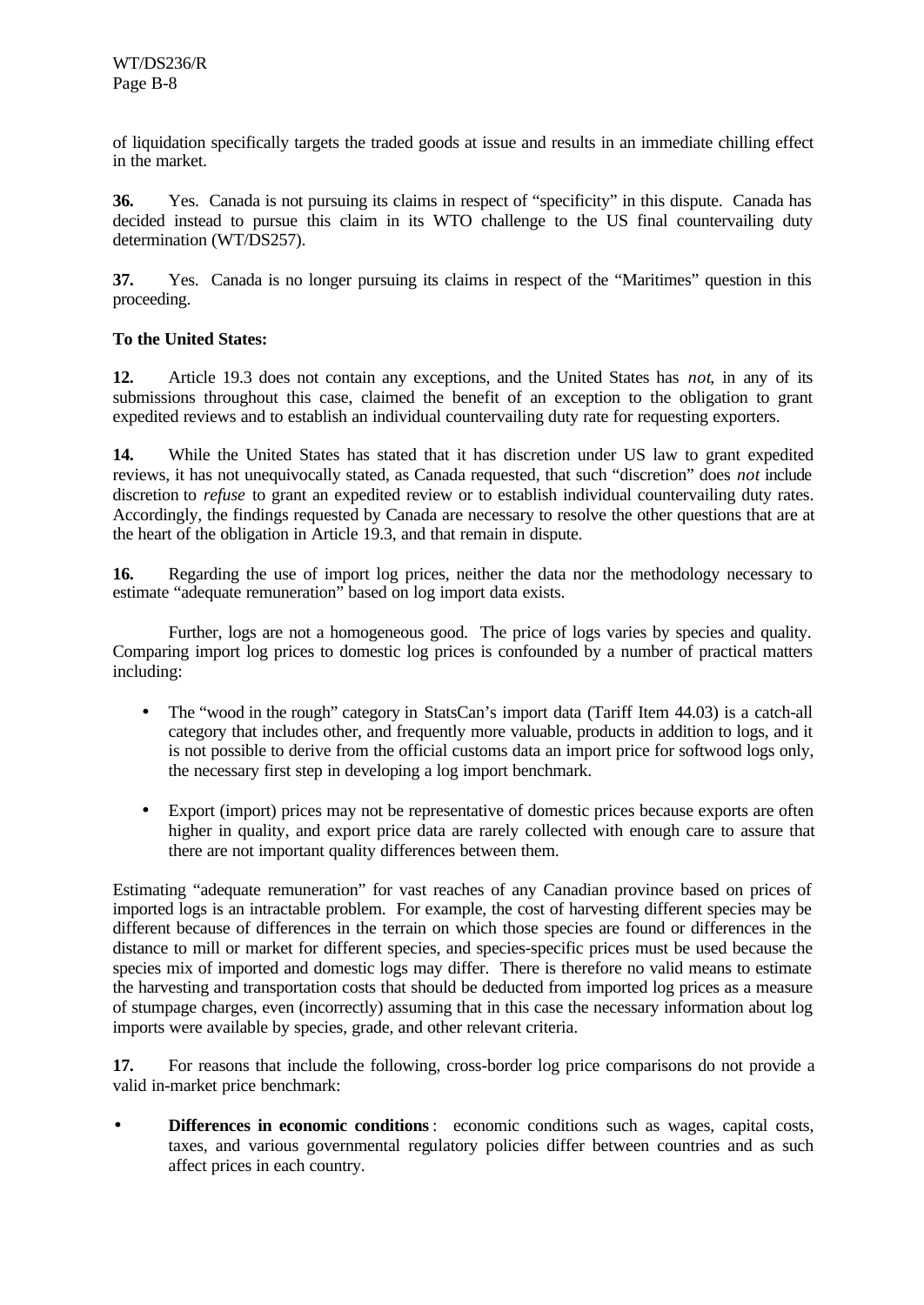- **Trade distortions**: Commerce's period of investigation coincided with the final year of the Canada/United States Softwood Lumber Agreement (SLA). The SLA restricted Canadian exports of lumber to the US and, as such, caused Canadian domestic lumber prices to fall relative to US lumber prices. As prices are set at the margin and as the demand for logs is a derived demand, derived from the demand for lumber, any fall in Canadian lumber prices relative to US lumber prices would cause Canadian log prices to fall relative to US log prices.
- **Locational differences**: A log price is the price of the log delivered to a specific location, typically a mill. For US log prices that location is not within Canada. At a minimum adjustments will be needed for both differences in log haul and lumber transportation costs. In addition, comparison of prices in one regional market to prices in another regional market, where the supply and demand conditions are different, would be invalid. This applies for comparisons made within US jurisdictions let alone across international borders. This is illustrated by the table at paragraph 75 of Canada's responses to questions from the Second Substantive Meeting which reveals significant domestic Douglas fir log price variations among sub regions in western Oregon and Washington during the year 2000.
- **Timber differences**: Logs are not a homogenous product. They differ in species and quality. There are significant differences in timber species and quality (*i.e.*, diameter, length, taper, ring-width, defects, etc.) between Canada and the United States. Thus, any comparison of aggregate average log prices would need to account for the differences in species mix and quality which requires some standard set of log grading rules along with grade specific prices. No such standard grading system exists in the US, and the Canadian grading rules differ from those in the US
- **Differences in Measurements:** Log prices in the United States are measured in \$/MBF while Canadian stumpage charges are measured in  $\gamma m^3$ . The near impossibility of finding appropriate conversion factors for converting US stumpage prices measured by antiquated US log scales to Canadian charges in cubic metres equally plagues comparisons of log prices.

**18.** The use of any benchmark that is not a benchmark in Canada (i.e. within the country of provision in this case) is inconsistent with the SCM Agreement and Article 14(d) in particular.

**21.** The fundamental US position at issue in this case is that the word "in" in Article 14(d) can be understood as meaning "out". The word "in" cannot be read as "out" and thus Article 14(d) cannot be found to permit using cross-border benchmarks in determining the adequacy of remuneration, i.e. in determining whether a benefit has been conferred. It is this fundamental point that Canada requests that the Panel confirm.

The "new" US position that "out" means "in" is also predicated on an erroneous reading of Article 14(d) – that "availability" means the "availability of commercial prices". It is clear from the separate inclusion of "price" and "availability" in the list of factors set out in Article 14(d) that it is a "good" and not a "price" that has to be available in Canada. Thus this US interpretation of Article 14(d) must also fail. Canada requests that the Panel confirm this.

The basic factual problems regarding Commerce's determination that have been discussed with the Panel underline why these US approaches to the "appropriate methodology" under Article 14(d) must fail and why Canada's interpretation is correct. Alberta, Ontario and Québec all provided evidence on private sales of timber harvesting rights and Alberta and B.C. provided information on competitive tenures. Québec also provided a comprehensive economic analysis showing Québec's private forest to be an open and competitive market free of government distortion. Ontario provided Commerce with a study that concluded that the market for private timber in Ontario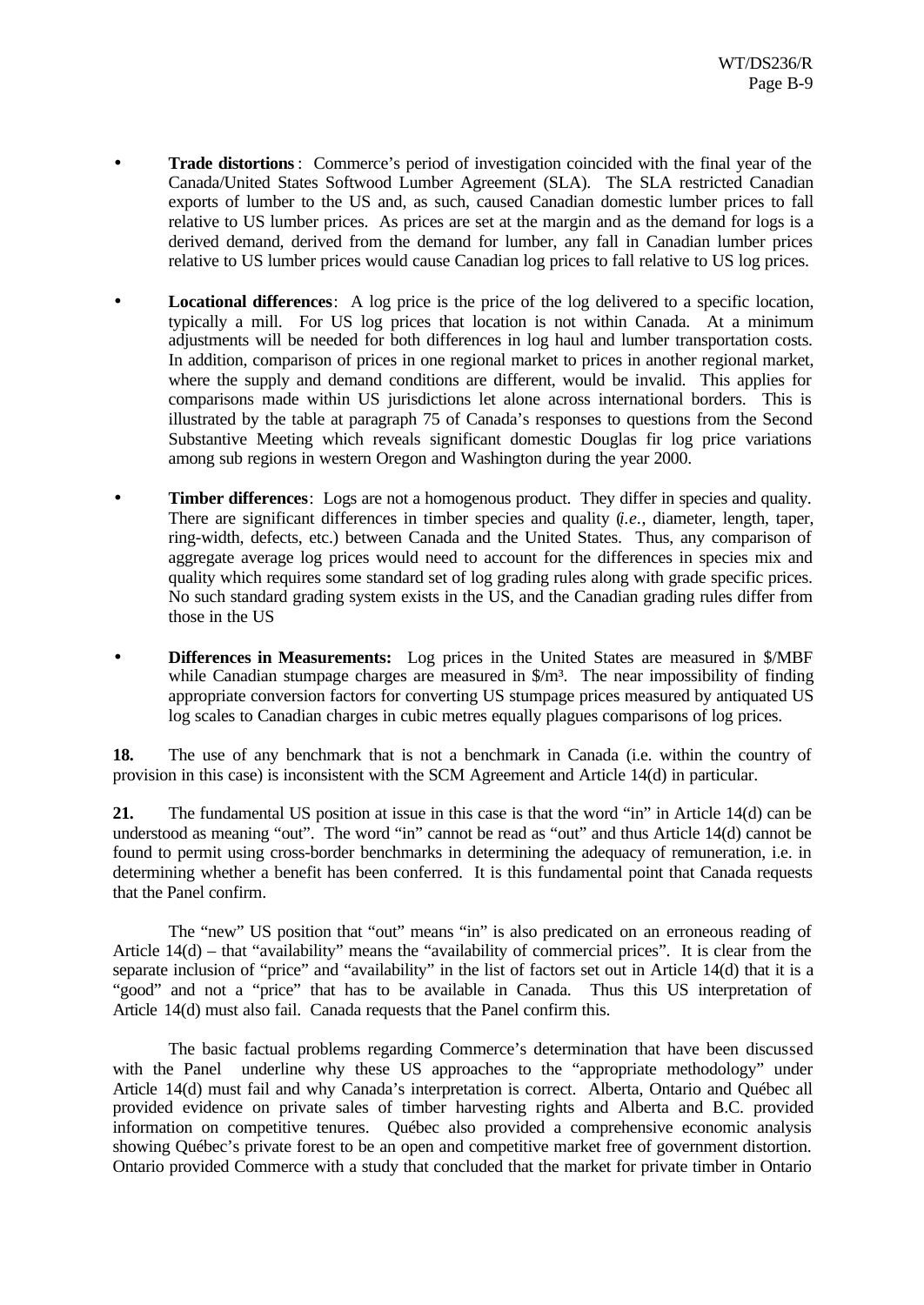was both competitive and efficient. Further, these provinces provided Commerce with evidence that provincial stumpage systems earned substantial profits and are operated consistently with market principles. Finally, evidence was presented that there is no benefit to lumber producers when the situation in Canada is compared with results that would be produced in a competitive market.

Commerce's own regulations provide for analysing consistency with market principles as a way to evaluate adequacy of remuneration. "Consistency with market principles" is the benchmark used by Commerce to determine adequacy of remuneration in cases where it has found that the government played a dominant role in the market. In a number of recent cases Commerce has clarified that government prices are consistent with market principles when the government earns a profit.

**27.** There were two *measures* applied pursuant to two *determinations*: the preliminary countervailing duties determination, and the preliminary critical circumstances determination. Absent a "critical circumstances" determination, provisional measures would have applied *only* to entries within the period in which provisional measures existed. The CC PD purported to permit the retroactive application of provisional measures to imports entered in the 90 days before the date of the determination. This is not permitted by Article 20.6 which allows only for the retroactive application of *definitive duties*.

Even if the Panel agrees that there was only one measure, it was applied to entries over approximately a seven-month period, i.e. four months under the CVD PD and 90 days under the CC PD. For this reason alone, that measure would be inconsistent with Article 17.4.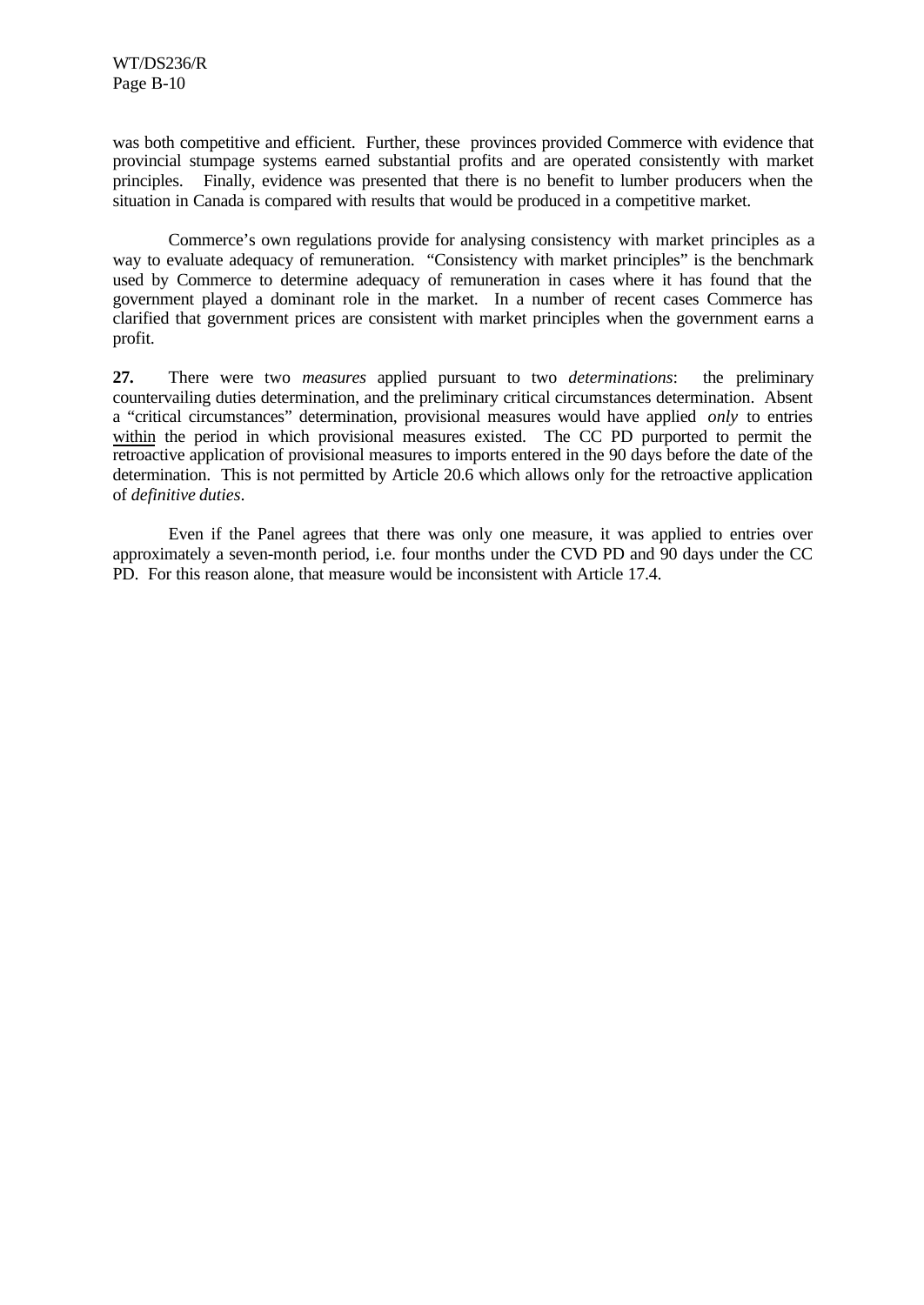### **ANNEX B-2**

# RESPONSES OF THE UNITED STATES TO QUESTIONS POSED IN THE CONTEXT OF THE SECOND SUBSTANTIVE MEETING OF THE PANEL

#### (24 June 2002)

#### **Questions to Both Parties**

1. **Q1:** The record at the time of the Preliminary Determination clearly demonstrates that the vast majority of logs used to make softwood lumber in Canada during the period of investigation were harvested from Crown lands. British Columbia reported that exact figures regarding the volume of softwood logs sent to sawmills were unavailable. However, it stated that *89.5 per cent* of the softwood sawlog-grade logs that were harvested during the period of investigation were harvested from Crown land. Quebec reported that *84.7 per cent* of the softwood logs that were harvested and sent to sawmills during the period of investigation were harvested from Crown land. Ontario reported that *93.2 per cent* of softwood logs that were harvested and sent to sawmills during the period of investigation were harvested from Crown land. Alberta reported that *98.5 per cent* of softwood logs that were harvested and sent to sawmills during the period of investigation were harvested from Crown land. Saskatchewan reported that *88.5 per cent* of softwood logs that were harvested and sent to sawmills during the period of investigation were harvested from Crown land. Finally, Manitoba reported that 546,667.52 cubic meters of softwood logs were harvested and sent to sawmills from Crown land during the period of investigation. Manitoba indicated that it did not have data regarding the size of the harvest on private or federal land, but stated that Crown land accounted for *95 per cent* of the forested land in the province. In calculating the amount of the subsidy benefit, the Commerce Department only included those logs harvested from Crown land.

2. **Q2:** The record evidence at the time of the Preliminary Determination unequivocally demonstrates that the harvesting of Crown timber without a tenure contract or license is prohibited by law in each of the Canadian provinces producing lumber subject to the investigation. The British Columbia Forest Act provides that rights to harvest Crown timber may only be granted in accordance with the Forest Act and specifies the types of tenure contracts under which harvesting rights may be granted. The Quebec Forest Act forbids any person to "carry on a forest management activity" without a forest management permit, and defines these activities to include "timber felling and harvesting." The Ontario Crown Forest Sustainability Act provides that no person may conduct any forest operations except in accordance with a forest management plan approved by the Minister. The Alberta Forest Act provides that no person may cut "any forest growth on forest land" without the permission of the Minister, and that the Minister may dispose of Crown timber only under one of the three forms of tenure in Alberta. The Saskatchewan Forest Resources Management Act provides that no person may "harvest forest products except in accordance" with the Act and its regulations governing licenses required to harvest or operate a wood processing facility. Finally, the Manitoba Forest Act states that timber cutting rights may only be granted under the authority of the Minister, and that no person may cut or remove timber without a license.

3. **Q3:** The record at the time of the Preliminary Determination demonstrated the following with regard to processing requirements imposed on tenure holders in British Columbia: (1) by law, all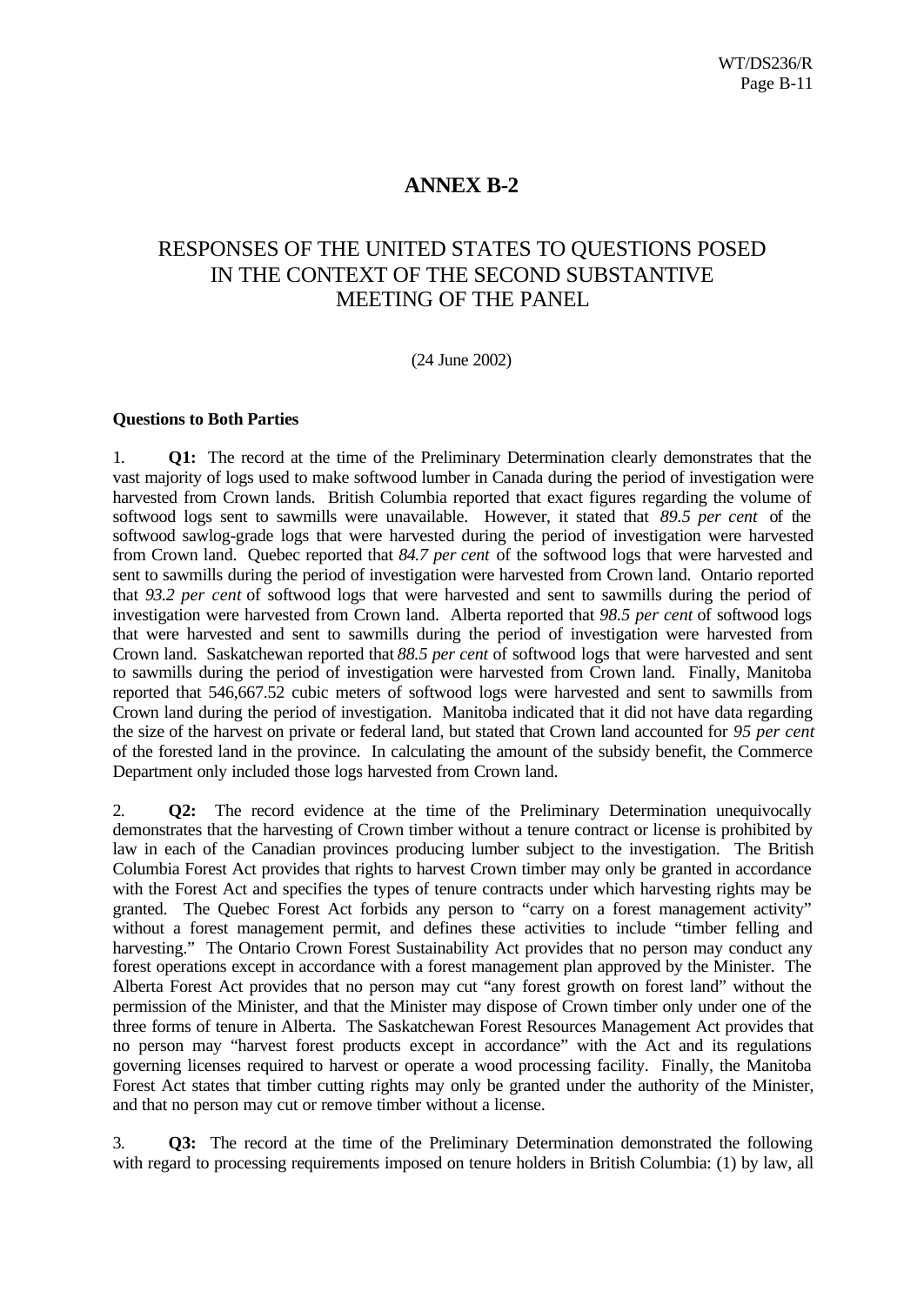logs harvested from Crown land must be used in British Columbia or manufactured into lumber or another approved wood product in British Columbia; (2) by law, four tenure types are limited to licensees who own wood processing facilities. More than 83 per cent of the British Columbia softwood log harvest that was sent to sawmills was harvested under these four tenure types. Eight per cent of the Crown softwood timber harvest was provided to entities for which the evidence was not conclusive as to whether the tenure holders were required to own mills. Only 9 per cent of the British Columbia Crown softwood timber harvest was provided to licensees under tenures normally reserved for entities not owning wood processing facilities; and (3) the sample licenses provided by British Columbia indicate that all timber harvested under the license, or an equivalent volume, must be processed in the wood processing facility named in the license.

4. The record at the time of the Preliminary Determination demonstrated the following with regard to Quebec: (1) the Quebec Forest Act states that "[a]ll timber harvested in the public domain, whatever the nature or object of the management permit authorizing the harvesting, must be completely processed in Quebec;" (2) the same Act limits eligibility for Timber Supply and Forest Management Agreements ("TSFMAs") to entities authorized to construct or operate wood processing facilities, and timber harvested under TSFMAs accounts for 99 per cent of the Crown softwood timber harvest in Quebec; and (3) the sample TSFMA provided by Quebec states that the license holder is granted authority to harvest "for the purpose of supplying its plant," and that the tenure holder is required to "[p]rocess all wood harvested under its forest management permit with a view to using it at the plant identified in the preamble to this Agreement."

5. The record at the time of the Preliminary Determination demonstrated the following with regard to Ontario: (1) by law, all timber licenses are "subject to the condition that all trees harvested shall be manufactured in Canada into lumber, pulp, or other products;" (2) Ontario's questionnaire response stated that "[g]enerally, in order to obtain any type of license, an applicant must either own a forest resource processing facility or must have a market to supply wood to some type of forest resource processing facility;" and (3) Ontario's questionnaire response stated that the typical license "directs that the forest resources harvested pursuant to that license should be used to supply the forest resource processing facility owned by the license holder identified in the license, as well as other mills with commitments to receive wood from that license area." The Ministry of Natural Resources requires tenure holders to sign agreements (i.e., wood supply agreements) with the mills to supply the mills with timber.

6. The record at the time of the Preliminary Determination demonstrated the following with regard to Alberta: (1) by law, logs from public land may not be transported outside the province of Alberta without the permission of the Minister; (2) the sample tenure contract provided by Alberta requires the tenure holder to construct "a veneer plant within the vicinity of Rocky Mountain House, Alberta" within two years, to upgrade the plant within five years, to complete "the current expansion to its sawmill/planer mill at Sundre, Alberta" within 18 months and to expend a specified, minimum sum on the veneer mill construction and upgrade and on the sawmill expansion; and (3) while there are no generally applicable legal requirements that tenure holders process the timber obtained under the tenure in their own facilities, provisions in individual tenure contracts are designed to achieve that objective.

7. The record at the time of the Preliminary Determination demonstrated that Saskatchewan limits harvesting rights and the right to operate wood processing facilities to holders of approved licenses for each, and Saskatchewan has entered into four forest management agreements with entities, all of which own sawmills. These four agreements account for 86 per cent of the Crown softwood sawlog harvest in Saskatchewan. Furthermore, 9 per cent of the Crown softwood sawlog harvest was provided to other tenure holders who own sawmills. Thus, as much as 95 per cent of Saskatchewan Crown softwood sawtimber was provided to entities that also hold provincial licenses to operate sawmills. While by law the agreements must include a requirement to "utilize the licensed volume or area," Saskatchewan did not provide any sample agreements.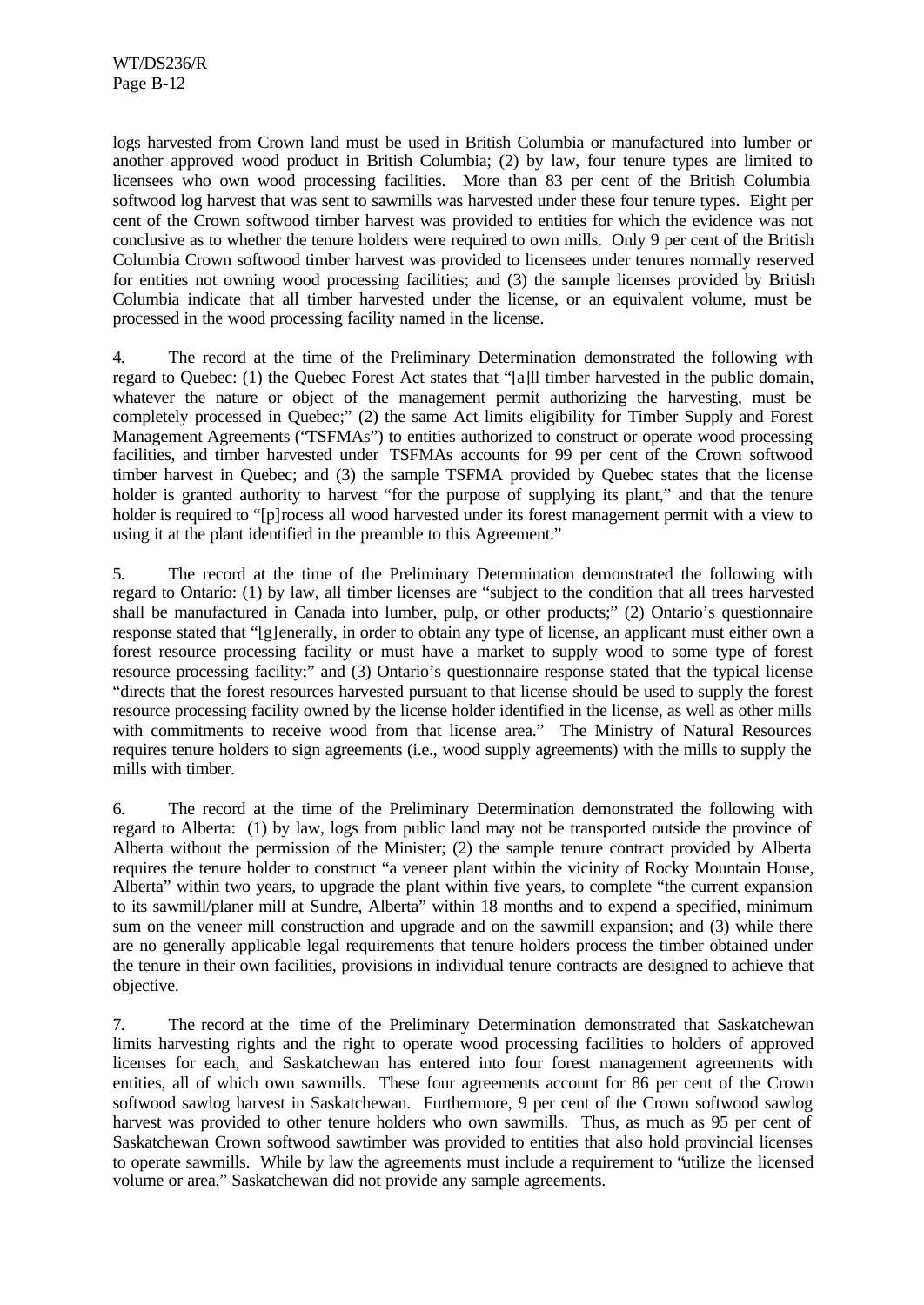8. The record at the time of the Preliminary Determination demonstrated that in Manitoba the Minister is authorized by law to grant Forest Management Licenses ("FMLs") "[w]here the investment in a wood-using industry established or to be established in Manitoba is sufficient to require the security of a continuous timber supply." In fact, all FMLs own sawmills, and FMLs account for 49 per cent of the softwood logs harvested in Manitoba. Furthermore, as much as an additional 46 per cent of the harvest was provided under other tenures to entities that do, in fact, own wood processing facilities.

9. **Q4:** The *New Shorter Oxford English Dictionary* defines "timber" as "[t]he wood of large growing trees able to be used for structural purposes" and "the trees themselves." The United States has used the term in both of these ways. "Logs" are felled trees or sections of felled trees that may have been delimbed or debarked, but have not been further processed into another end product. "Sawlogs " are logs that are suitable for sawing into lumber or logs that in fact are sawn into lumber. "Lumber" refers to sawn wood products (usually with at least two parallel sides) such as structural or framing lumber, flooring, or siding. The United States has used the term "softwood lumber" more precisely to refer to any lumber product within the scope of the subject merchandise in this investigation. "Stumpage" can mean: (1) "standing timber"; (2) "the value of standing timber"; (3) "a license to cut timber"; or (4) "the fee paid for the right to cut timber." The United States has used this term to refer to standing timber. "Stumpage rates" refers specifically to the fee paid for timber. The United States has used this term to refer to the rates charged by the provincial governments for Crown timber. "Stumpage programmes" are the legal regimes through which the provinces provide provincially owned timber. "Stumpage practices" is not a term used by the United States. As used by Canada, the term appears to be synonymous with stumpage programmes.

10. **Q5:** Ontario stated in its questionnaire response that "[g]enerally, in order to obtain any type of license, an applicant must either own a forest resource processing facility or must have a market to supply wood to some type of forest resource processing facility." Ontario also stated that the typical license "directs that the forest resources harvested pursuant to that license should be used to supply the forest resource processing facility owned by the license holder identified in the license, as well as other mills with commitments to receive wood from that license area." In Ontario, in order to build a wood processing facility such as a sawmill, a mill must identify available timber on Crown lands and sign a wood supply commitment letter with the Ministry of Natural Resources to receive the timber. In turn, the Ministry requires tenure holders to sign agreements with the mills to supply the mills with timber. Since all tenure holders appear to be required by their licenses to use the harvested timber either in their own wood processing facility or in a defined wood processing facility within the license area for which a pre-existing contract exists, the evidence indicates that any "third party" purchases of logs are largely, if not entirely, mandated transfers of logs from tenure holders to the mills named in their license.

11. **Q6:** In the Preliminary Determination, benchmarks for three of the six provinces investigated by the Commerce Department were based entirely on stumpage rates from public lands where export restrictions apply. The Commerce Department found that (1) stumpage rates from public lands were based on open, competitive sales; (2) sales from public lands accurately reflected the market price available to US and Canadian purchasers because they constituted a minority of sales in the United States and were driven by the majority of sales in the United States, which consist of open, competitive sales from private lands; and (3) the Department would continue to seek private sales data as the investigation proceeded towards the final determination.

12. **Q7:** There is no record evidence on the volume of log imports from the United States that are processed in Canada and re-exported as lumber to the United States. US government statistics, however, demonstrate that US exports of softwood logs to Canada during 2000 totaled 2,476,000 cubic meters. The US statistics by port of exit indicate that a large majority of those exports (approximately 75 per cent) are from the Eastern United States. Data from Quebec companies that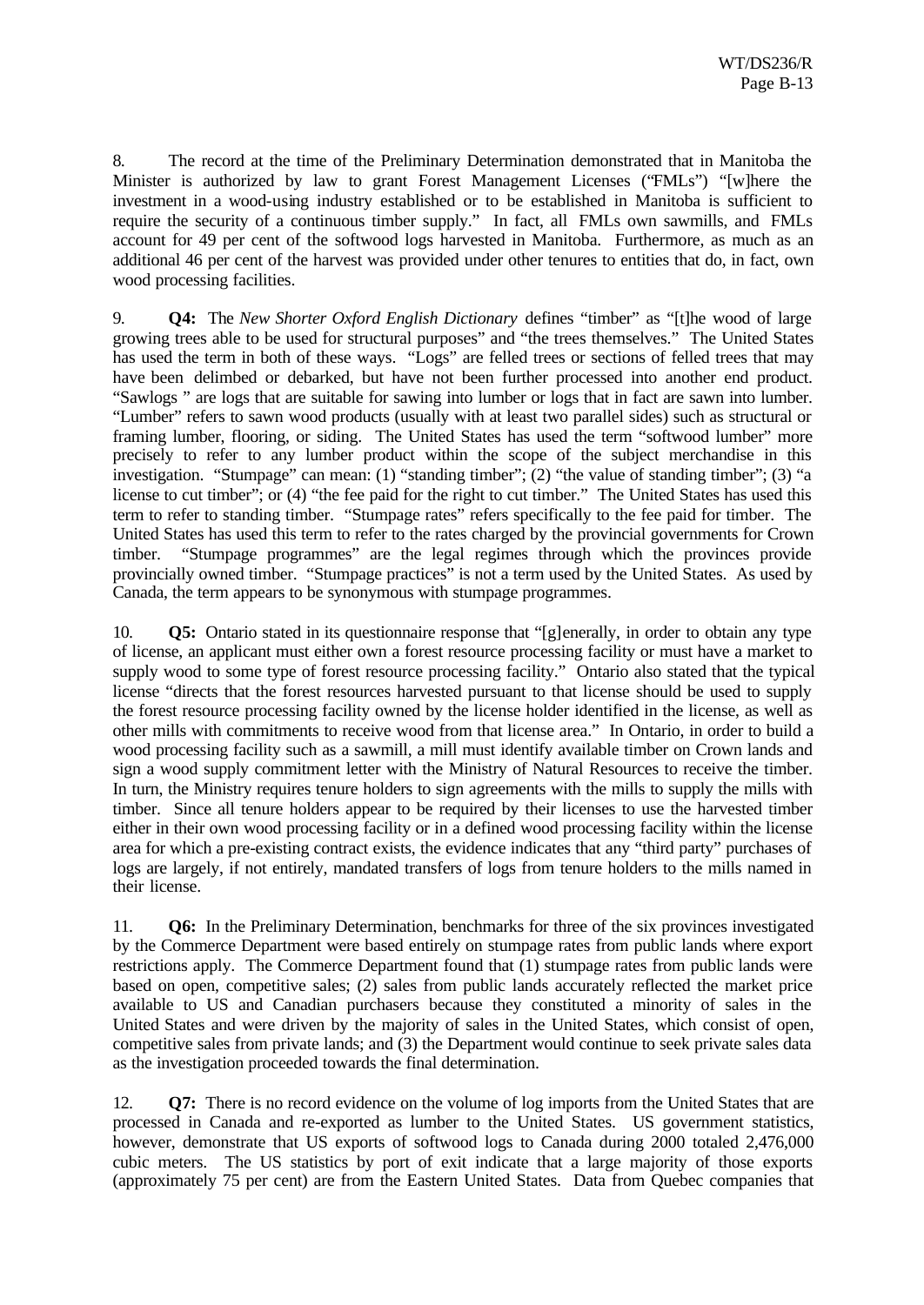requested exclusion indicate that most of those exports likely went to mills in Quebec. With respect to lumber exports, approximately 50 per cent of Canada's lumber production is exported to the United States. No aspect of the Commerce Department's analysis was dependent on the level of Canadian imports of logs from the United States that was re-exported to the United States as lumber.

13. **Q8:** British Columbia reported that the total Crown harvest in fiscal year 2000-01 was 94 per cent of the annual allowable cut ("AAC "). By law, major licensees must ensure that between 50 per cent and 150 per cent of their allocated cut is harvested in any given year, and that between 90 per cent and 110 per cent of their allocated cut is harvested over a five-year period. Quebec reported that the total Crown harvest in fiscal year 2000-01 was 89.3 per cent of the AAC. By law, the Minister may reduce a tenure holder's AAC after a five-year interval if the tenure holder has not made full use of its prior allotment. Ontario reported that the total Crown harvest was 79.2 per cent of the AAC. By law, the Minister may amend the license based upon the "business requirement" of the licensee. The sample license provided by Ontario states that the amount of timber actually harvested shall be considered a "business requirement" for purposes of that statutory provision and explicitly states that the Minister may reduce a tenure holder's AAC after a five-year interval if the tenure holder has not made full use of its prior allotment. Alberta reported that the total Crown harvest in calendar year 2000 was 104.5 per cent of the AAC. According to Alberta, salvage operations following severe fires in 1998 and 1999 account for the temporary authority to harvest more in each of the years from 1998 to 2000 than would normally be allowed. By law, the Minister may suspend or cancel a timber license or quota if the tenure holder harvests more or less timber than authorized during a five-year period. Saskatchewan reported that the total Crown harvest in fiscal year 2000-01 was 68.8 per cent of the AAC. Tenure holders are required by law to prepare plans describing the amount of timber to be harvested and to follow those plans as a condition of remaining in compliance with their licenses. Finally, Manitoba reported that the total Crown harvest in fiscal year 1999-2000 was 34.6 per cent of the AAC. The record evidence did not indicate what, if any, provincial cut requirements exist.

#### **Questions to the United States**

14. **Q9:** The Commerce Department rejected the use of stumpage prices for timber on private land in Canada because the evidence demonstrates that the provincial tenures drive the prices for those private timber sales. The impact of the provincial tenures on private prices was the only government action considered in this analysis.

15. **Q10(i):** The United States position is precisely as it was stated in the quoted US response, i.e., "if the government made the financial contribution to an entity that does *not* produce the subject merchandise, it would be necessary to analyze whether that financial contribution benefitted another entity that *does* produce the subject merchandise."

16. **Q10(ii):** The ordinary meaning of an "arm's-length" transaction is one in which the parties are unrelated and neither party is under any outside control or influence, either from the party with whom they are bargaining, or other parties.

17. **Q10(iii):** In an aggregate case, if there is a financial contribution to an entity that does not produce the subject merchandise, it would be necessary to analyze whether that financial contribution benefitted another entity that does produce the subject merchandise. Canada's allegation of a financial contribution to an entity that does not produce the subject merchandise is based on its unsubstantiated assertion that there is a significant volume of Crown timber that the provincial governments provide to independent loggers who then sell the timber at arm's-length to lumber mills. Canada's assertion concerning independent loggers is not, however, supported by the record at the time of the Preliminary Determination. Moreover, Canada did not assert this claim until one day before the Preliminary Determination.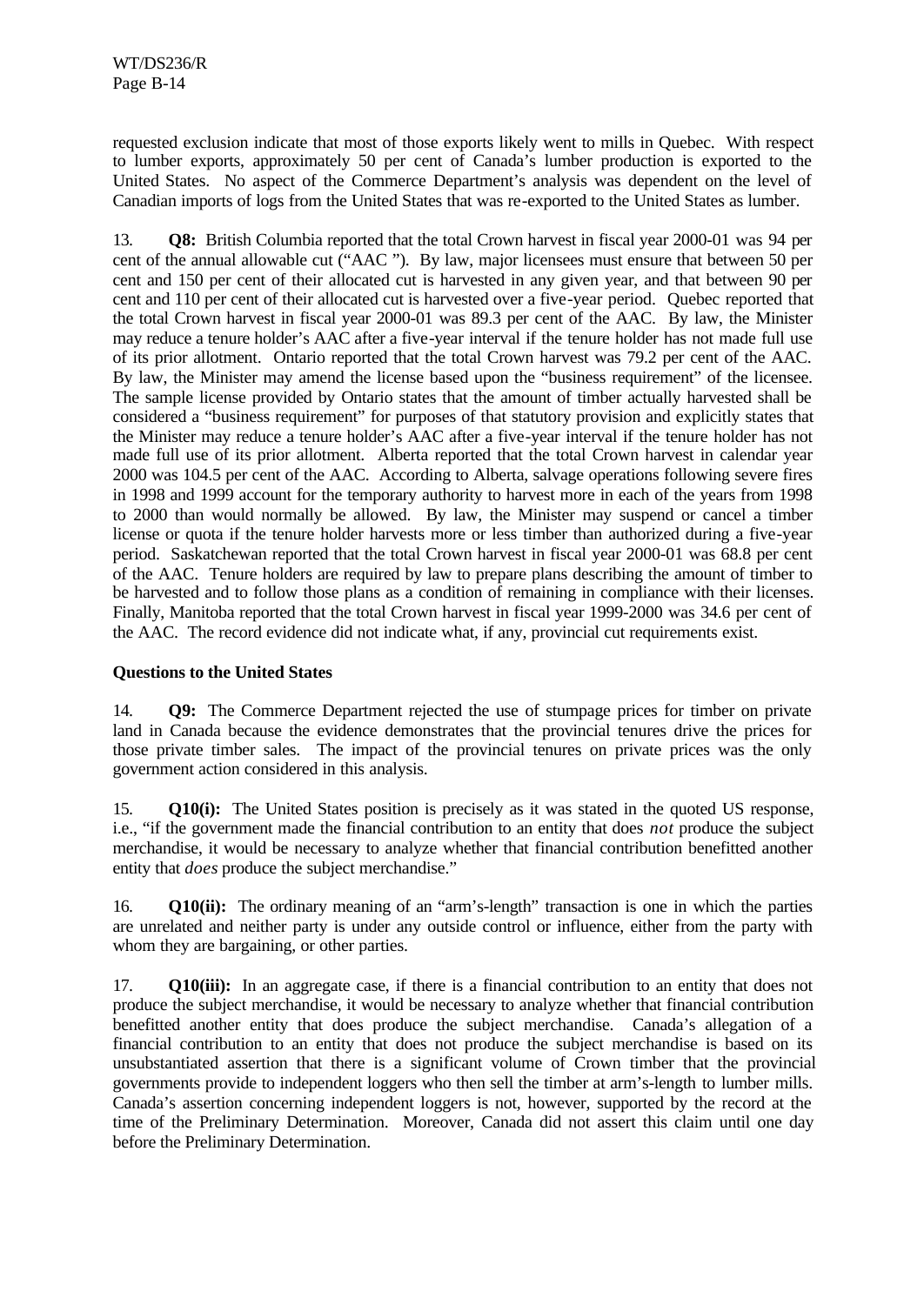18. **Q10(iv):** The United States agrees that countervailing duties may not be imposed in excess of the subsidy found to exist. The Commerce Department calculated the benefit on an aggregate basis and the record at the time of the Preliminary Determination did not indicate that any significant amount of Crown timber was provided to independent entities that did not produce subject merchandise. Canada did not argue to the contrary until one day prior to the Preliminary Determination. The Commerce Department did not, therefore, examine the issue of pass-through in the Preliminary Determination.

19. **Q11:** The US position is that, consistent with Article 19.3, "[a]ny exporter whose exports are subject to a definitive countervailing duty but who was not actually investigated for reasons other than a refusal to cooperate, shall be entitled to an expedited review in order that the investigating authorities promptly establish an individual countervailing duty rate for that exporter." The provision speaks for itself. The United States has established that Section 751 of the Tariff Act of 1930, as amended, provides the United States with ample discretion to implement its obligations under Article 19.3. Moreover, *even if* Canada's characterization of the Article 19.3 obligations were correct, Section 751 of the Act provides the United States with ample discretion to implement such obligations.

20. **Q12:** Article 19.3 speaks for itself. In addition, it is uncontested that *no expedited reviews have been requested or refused in any prior case*. Moreover, Canada has acknowledged that the Commerce Department has offered exporters an opportunity to request expedited reviews in this case; none of those requests has been denied. If a Member's law provides discretion to authorities to act in a WTO-consistent manner, established WTO jurisprudence dictates that the law, as such, does not breach the Member's WTO obligations. Refraining from further review in such cases avoids unnecessary adjudication and respects the presumption that Members will implement their obligations in good faith. This is Canada's third attempt to reverse that presumption in connection with the lumber dispute. US law, however, unquestionably provides the United States with ample discretion to implement its obligations under Article 19.3 of the SCM Agreement, even as those obligations are characterized by Canada. There is therefore no basis for Canada's claim that US law is inconsistent with the SCM Agreement, and the United States is entitled to the presumption that it will implement its obligations in good faith. In seeking to answer the question of whether the United States *would* breach Article 19.3 *if*, at some point in the future, it were to exercise its discretion in a specified manner, Canada is merely requesting an advisory opinion on a non-existent measure not before the Panel. The United States notes that this issue was central to the *Section 129* panel report, which was issued to the parties on June 12, 2002 but remains confidential. The United States urges the Panel to review the report when it becomes available.

21. **Q13:** What the United States refers to as an "administrative review" is an annual assessment proceeding. Section 751(a) of the Act states that the Commerce Department shall, upon request, conduct an annual administrative review to determine the rate of duty to be assessed on entries during the preceding year. US law requires such proceedings, upon request, in all cases, including aggregate cases. Article 21.2 of the SCM Agreement does not address assessment proceedings. It instead requires reviews to determine "whether the continued imposition of the duty is necessary to offset subsidization." The Commerce Department has the discretion to conduct reviews to determine whether continued imposition of the duty is necessary to offset subsidization and, if not, to revoke the countervailing duty order. While those provisions of the statute and regulations are not before the Panel, we note that they are applicable in all cases, including aggregate cases. Moreover, even if Canada were correct that Article 21.2 does require administrative reviews, Section 751(a) of the Act gives the Commerce Department ample discretion to conduct such reviews.

22. **Q14:** Canada's request that the Panel make the "findings" listed in paragraph 95 of its second submission amounts to no more than a request that the Panel issue an advisory opinion regarding hypothetical future requests for expedited reviews. The United States has demonstrated that the first requested finding is wrong as a matter of fact and Canada has failed to establish this alleged finding in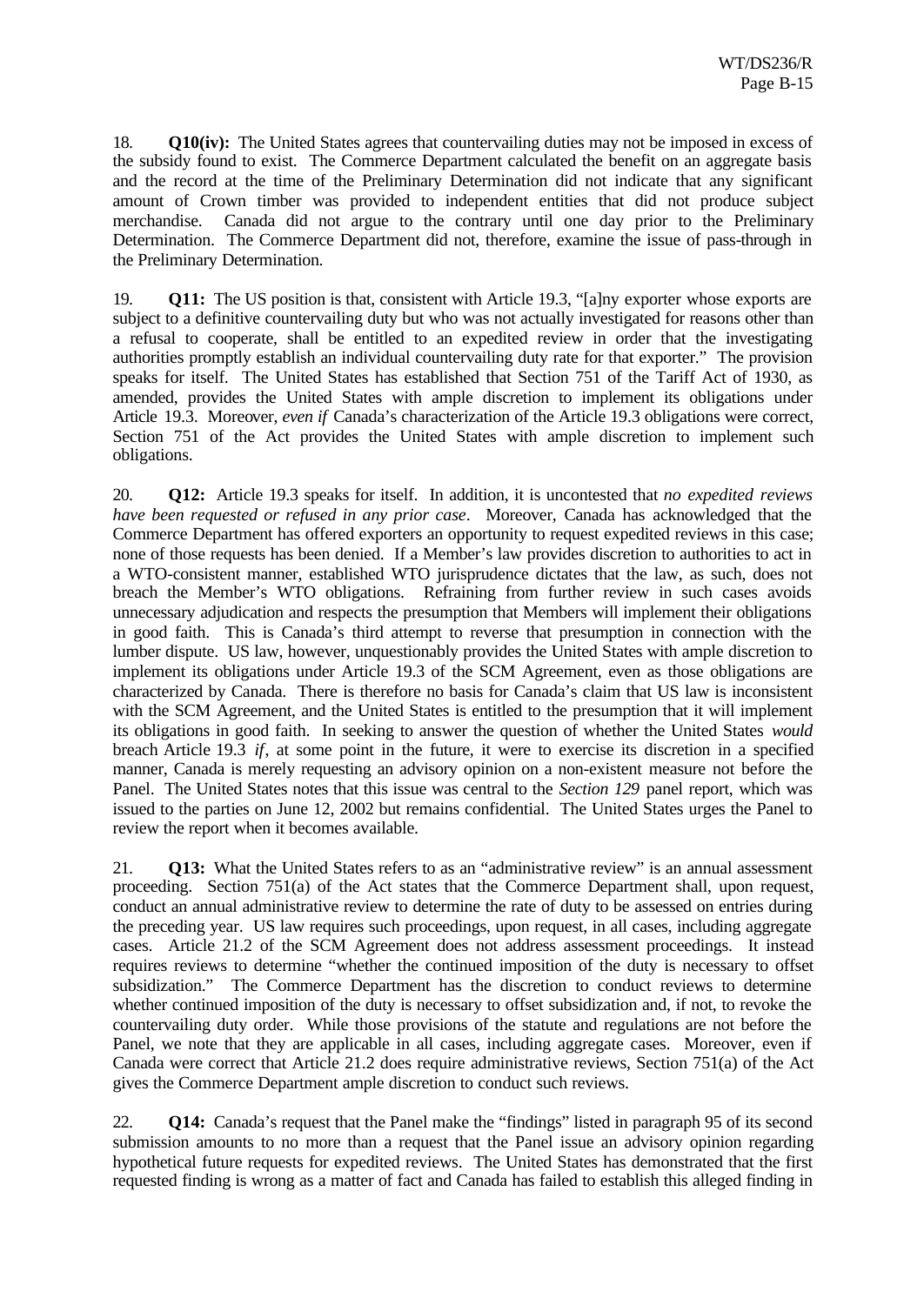this proceeding. The second finding the United States has already addressed and shown that it does have sufficient discretion under US law. The last two requested "findings" are prospective in nature and outside the terms of reference of this Panel.

23. **Q15:** The Commerce Department has the discretion to conduct administrative reviews or changed circumstances reviews on a company-specific basis and to establish duty rates on a company-specific basis. Any exploration of how the Commerce Department will exercise its discretion in a hypothetical future administrative or changed circumstances review would improperly go beyond the boundaries of the existing dispute. The United States respectfully requests that the Panel not address legal issues not implicated by measures in this dispute, and it again commends to the Panel the approach taken in the forthcoming *Section 129* panel report.

24. **Q16:** The Commerce Department's initial questionnaire asked each province to provide the "average prices paid for US-origin softwood logs . . . by species . . . and quality." The provincial governments, however, provide timber at the stump (i.e., standing trees), not "roadside" (i.e., as logs). A stumpage price is analogous to an ex-factory price. The benchmark must, therefore, also be an ex-factory (i.e., stumpage) price. One could derive a stumpage price from import prices for logs, but it would be far more complex and, in all likelihood, less accurate, than using an actual stumpage price. US timber is commercially available to Canadian lumber producers, and Canadian lumber producers may, and do, purchase US timber at the stump as well as in the form of logs. Furthermore, the United States is the only country from which Canada purchases a significant amount of timber, either standing timber or logs.

25. **Q17:** Provincial timber is provided at the stump. The most appropriate benchmark for provincial stumpage prices, therefore, is a market stumpage price. Log prices themselves could not be compared to stumpage prices, but log prices could possibly be used to derive a stumpage price. In this case, that is not necessary, because actual stumpage prices commercially available to Canadian lumber producers are available. The cost to the government of providing the timber is not an appropriate measure of the adequacy of the remuneration. WTO panels and the Appellate Body have repeatedly and properly rejected a cost to government benchmark. Canada also cited to three unique cases in which, because there were no commercially available market benchmark prices, the Commerce Department measured the adequacy of remuneration through an analysis of whether the government prices were consistent with market principles. Canada fails to note, however, that the Commerce Department conducted such an analysis in those cases only because there were *no* market benchmark prices available, from either domestic sources or commercially available imports.

26. **Q18:** The United States erroneously included a reference to subparagraph "(d)" in the first line of paragraph 15 of its second written submission. The United States was pointing out that Article 14 in its entirety (not Article 14(d) specifically) "does not purport to address every conceivable scenario in which benefit must be determined." The guideline in Article 14(d) establishes a criterion that any methodology for determining the adequacy of remuneration must meet. Any reasonable measure consistent with the stated guidelines is permissible. The United States agrees that the relevant "prevailing market conditions" are those in the country of provision, not some other country. Where the United States and Canada differ is over what type of evidence constitutes evidence of prevailing market conditions in the country of provision, which Article 14(d) does not address. In Canada's view, evidence of prevailing market conditions in Canada consists solely of transactions for domestic goods. The United States disagrees. "Prevailing market conditions" are the commercial conditions under which goods are bought and sold in the country of provision. A plain reading of the text would indicate that "prevailing market conditions" include the existence of all sources for the good in question that are commercially available to purchasers in the country of provision, including imports. Since US stumpage is commercially available to lumber producers in Canada, it constitutes part of the prevailing market conditions in Canada.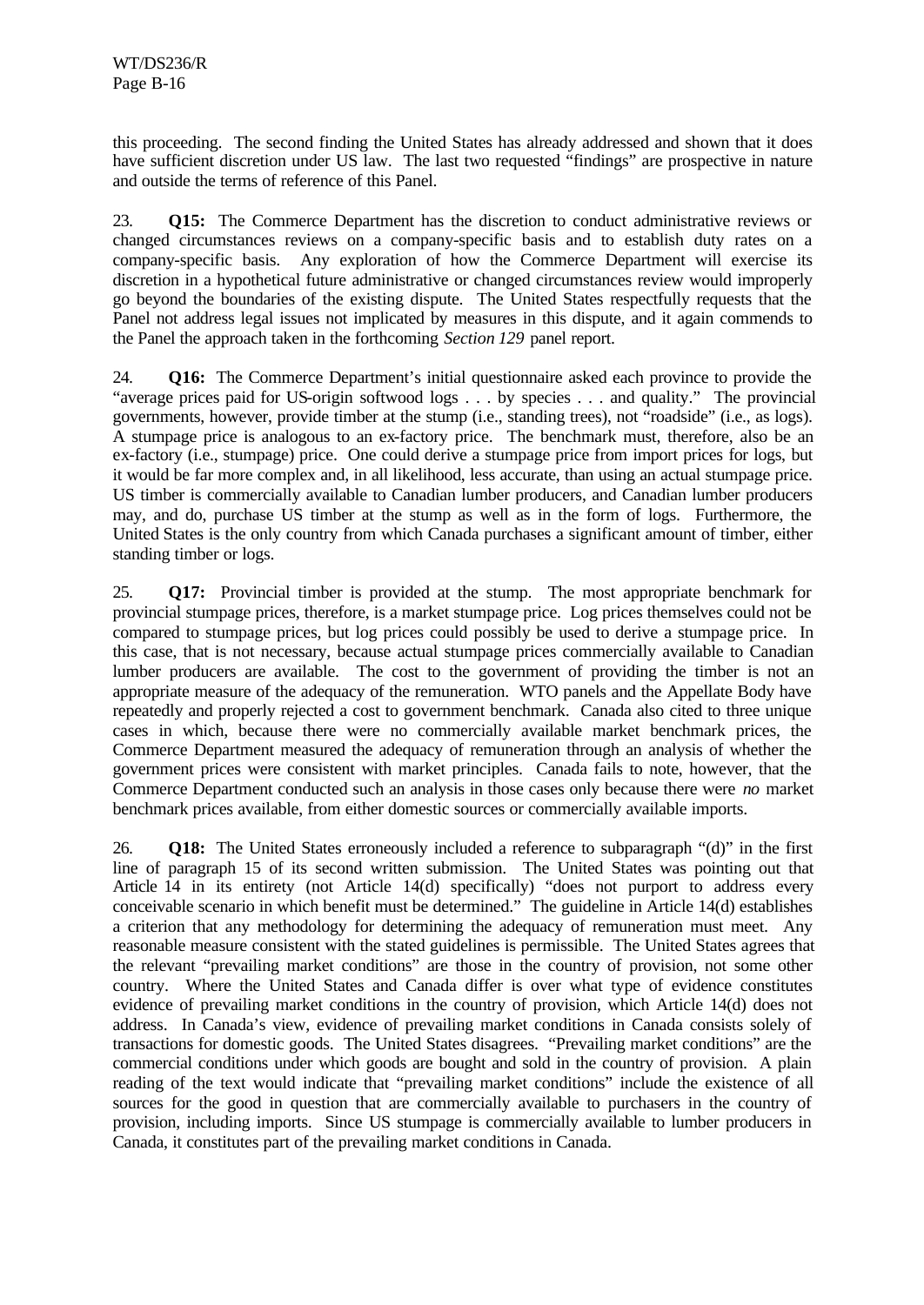27. **Q19:** The United States confirms the statement it made. A market may be small but nevertheless robust and driven by market forces. Such a market would produce prices that could serve as a benchmark for determining the adequacy of remuneration. The issue is not the size of the "market" *per se*, but rather what the "market conditions" encompass. In particular, "market conditions" encompass the total commercially available supply, including imports. In the Commerce Department's preliminary analysis, while the overall size of the market was not a consideration, the relative size of the government-controlled segment of the market for Canadian stumpage relative to the private segment of the market was a consideration. The provincial governments control approximately 90 per cent of the Canadian softwood timber supply. The relative size of the government's segment of the market is particularly significant because provincial tenure holders consistently harvest less than their AAC and, if necessary, a tenure holder may harvest in excess of its AAC. Canadian lumber producers, therefore, have little or no incentive to purchase private stumpage, unless the private seller is willing to meet, or better, the government's administratively set stumpage price. Thus, the government's overwhelmingly dominant share of the market for stumpage drives private stumpage prices toward an equilibrium with government prices. This was confirmed by other record evidence.

28. **Q20:** There does not appear to be any record evidence to support Canada's claim that swaps must be equivalent in value as well as volume. Tenure holders are generally not permitted to sell the timber they harvest. "Swaps" generally involve two mills that are required under their tenures to process all the timber they harvest or an "equivalent quantity" in their mill. Thus, the provincial laws themselves place a premium on the *quantity* exchanged, not the value. The existence of the "equivalent quantity" language in the provincial statutes is tacit recognition of the occasional need for swaps to meet specific input requirements. The primary factors in swaps are volume and the physical characteristics of the logs, not value. Moreover, swaps are between sawmills. In an aggregate benefit calculation, where both parties are producers of the subject merchandise, the value of the logs swapped and the nature of the transaction are irrelevant because the benefit is calculated based on the total volume of Crown timber going into lumber production, allocated over all sales of softwood lumber.

29. **Q21:** Adequate remuneration must be determined in relation to prevailing market conditions in the country of provision, consistent with Article 14(d). No amount of evidence could overcome this express requirement. If the Panel is asking what amount of evidence is needed in order for an investigating authority to reject prices for domestically produced goods in favor of prices available in the domestic market for foreign-produced goods, it is the view of the United States that Article 14(d) is not concerned with whether the benchmark is based on domestically produced goods versus commercially available imported goods, but rather with whether the benchmark reflects the prevailing market conditions facing the purchaser in the country of provision. It is purely an evidentiary matter whether domestically produced goods versus commercially available imported goods represent the appropriate benchmark.

30. There may be instances where a government has a monopoly on a particular good. In this instance, the logical alternative would be to test the government price against a commercially available import price. Even Canada concedes that import prices could be utilized in the case of a government monopoly. Where a government does not maintain a monopoly, but exercises overwhelming dominance in the market, the same considerations would apply. Across all of Canada, a *single* government supplier controls on average 90 per cent of the supply of timber. The remaining 10 per cent of supply is provided by *thousands* of small, private landowners. It is impossible to conclude that the private landowners have any market power whatsoever.

31. A benchmark based on foreign-produced goods must be *commercially available* to the domestic purchasers in the country of provision. Thus, it would be inappropriate to choose a world market price from Latvia, Russia, Japan, Europe or Chile as a benchmark for stumpage in Canada. Canadian lumber producers do not import timber from these countries, and only actual or potential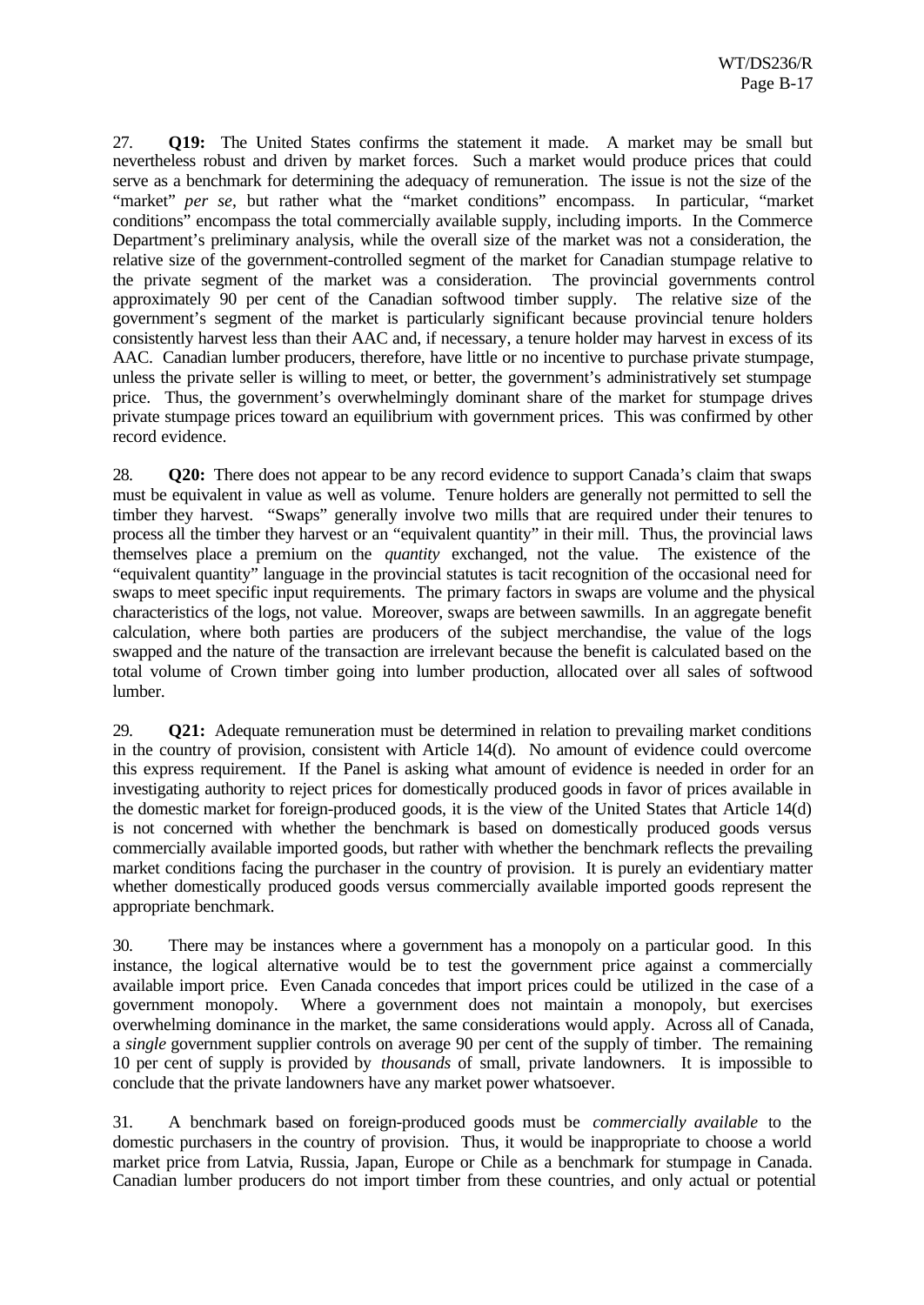import prices could conceivably satisfy the commercially available requirement. The only country that Canada does import timber from is the United States. Proof of actual imports is the strongest possible evidence that a price is commercially available to domestic purchasers in the country of provision.

32. Finally, the benchmark for measuring adequate remuneration must itself be a *market* price, whether the benchmark stems from domestically produced goods or from commercially available imported goods. Thus, the Commerce Department did not seek to demonstrate that the US market was "more competitive" than the Canadian market for stumpage. Rather, the Commerce Department found that the US stumpage market is open and competitive and the prices, therefore, are "market" prices.

33. **Q22:** Article 20.l establishes a general rule of prospective application for both provisional measures and definitive duties, subject to the exceptions in Article 20. Article 20.6 defines a set of circumstances under which retroactive assessment is permitted. The reference to exceptions in Article 20.1, including the Article 20.6 exception, should, logically, be interpreted to include within the exception the provisional measures essential to preserving the possibility of such a remedy where there is evidence that the requisite circumstances exist. Nothing in Article 20.6 precludes such a reading of Article 20.1. The reference to "provisional measures" in Article 20.6 is used solely to fix a point in time from which to calculate the 90-day retroactivity period and thereby define a universe of entries that may be subject to retroactive assessment. The fact that the date on which provisional measures are applied is used to calculate the 90-day period does not preclude subjecting the universe of entries during that period to provisional measures.

34. **Q23:** The timing provisions of Article 17 address the point in a proceeding at which provisional measures can be imposed. That point occurs after affirmative preliminary determinations of subsidization and injury have been made, *and* no earlier than 60 days after initiation. Article 20 addresses the universe of entities to which those measures may be applied.

35. **Q24:** Provisional measures were imposed for 4 months, i.e., they were ordered on 17 August 2001 and terminated on 15 December 2001.

36. **Q25:** The US International Trade Commission ("ITC") does not conduct an analysis of "injury which is difficult to repair" until it makes the final injury determination. As the panel concluded in *Hot-Rolled Steel from Japan*, conducting such an analysis at the preliminary stage would be speculative. In contrast, the existence of massive imports and a subsidy inconsistent with the Agreement are comparatively straightforward analyses of facts. The ITC's preliminary injury determination, together with the evidence concerning prohibited subsidies and massive imports, constitutes sufficient evidence to take the limited step of imposing provisional measures retroactively, pending the outcome of the full investigation.

37. **Q26:** Article 20.3 states that "[i]f the definitive countervailing duty is higher than the amount guaranteed by the cash deposit or bond, the difference shall not be collected." If there is no cash deposit or bond, the amount guaranteed is zero. It follows that, absent provisional measures in the form of a deposit or bond for entries during the 90-day retroactivity period, no definitive duties may be collected on those entries. The conflict between Articles 20.3 and 20.6 does not exist if Article 20.1 is interpreted to permit provisional measures where there is sufficient evidence that critical circumstances exist.

38. **Q27:** In the Preliminary Determination, the Commerce Department issued a single order imposing provisional measures. The universe of entries subject to that order included all entries made or on after 90 days prior to the Preliminary Determination. Moreover, under US law, entries during the 90-day retroactivity period are subject to the provisional measures cap. If the Panel should find that there are two such periods, the rules governing provisional measures cannot apply to the 90-day